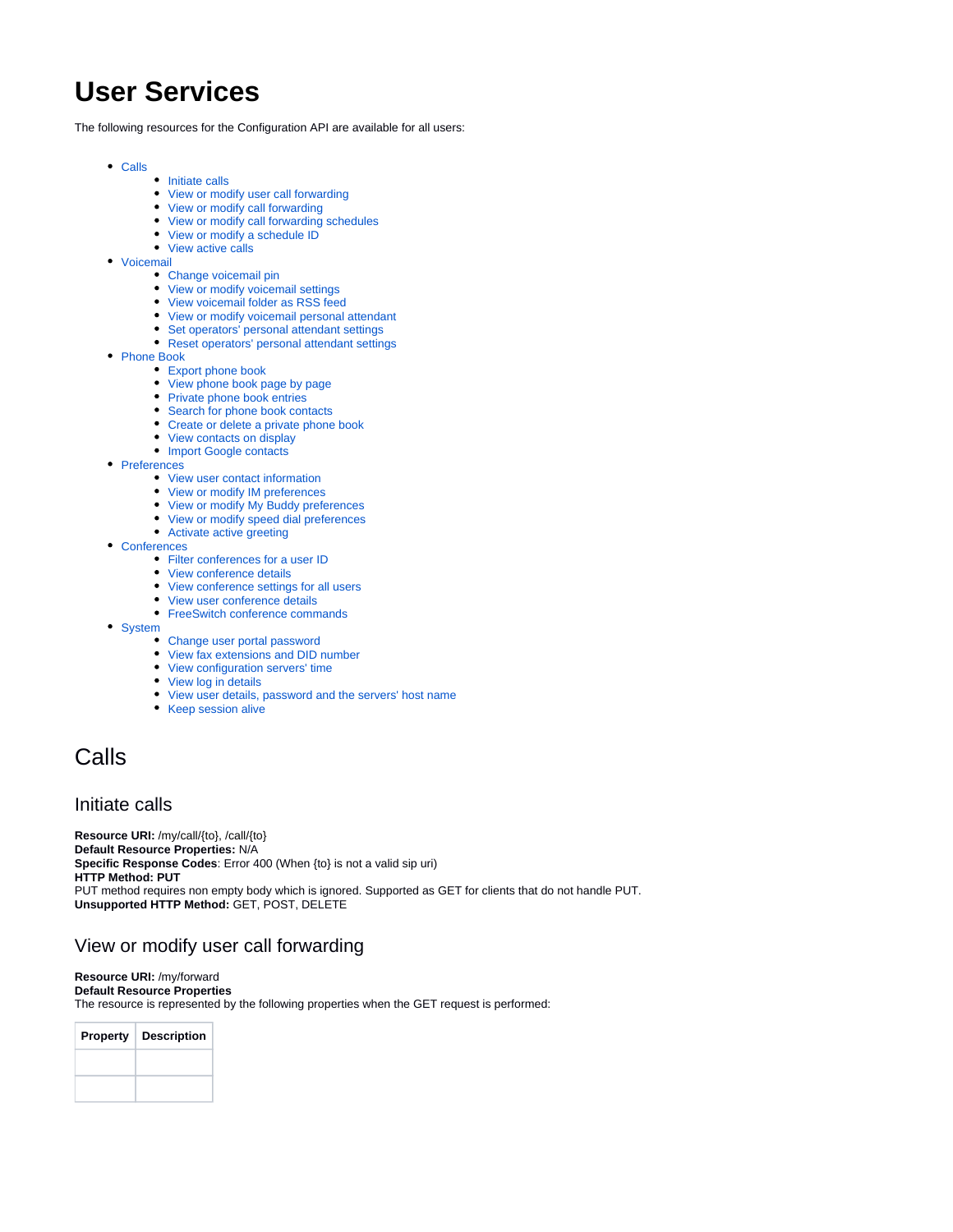**Specific Response Codes**: N/A **HTTP Method: GET** Retrieves user call forwarding XML, JSON (without schedule) **HTTP Method: PUT** Modifies user call forwarding XML, JSON (without schedule) **Unsupported HTTP Method:** POST, DELETE

## <span id="page-1-0"></span>View or modify call forwarding

### **Resource URI:** /my/callfwd

**Default Resource Properties:**

The resource is represented by the following properties when the GET request is performed:

| <b>Property</b> | <b>Description</b>                                                                                                                                                                                              |
|-----------------|-----------------------------------------------------------------------------------------------------------------------------------------------------------------------------------------------------------------|
| Expiration      | The time measured in seconds that the phone will ring                                                                                                                                                           |
| Type            | Option are:<br>• If no response - if the previous call won't respond.<br>• In the same time - the number will ring in the same time as the previous true if the ring scheme is enabled the phone number to ring |
| Enabled         |                                                                                                                                                                                                                 |
| number          |                                                                                                                                                                                                                 |

**Specific Response Codes**: N/A **HTTP Method: GET** Retrieves user call forwarding scheme, with the schedule. **Example**: XML format <callsequence> <rings> <ring> <expiration>30</expiration> <type>If no response</type> <enabled>true</enabled> <number>333</number>  $\langle$ ring>  $<$ ring $>$ <expiration>30</expiration> <type>At the same time</type> <enabled>true</enabled> <number>232</number> </ring>  $\langle$ rings> <expiration>20</expiration> <withVoicemail>true</withVoicemail> </callsequence> JSON format {"callsequence": {

"rings": [

```
{
"expiration": 30,
"type": "If no response",
"enabled": true,
"number": "333"
},
{
"expiration": 30,
"type": "At the same time",
"enabled": true,
"number": "232"
}
],
"expiration": 20,
"withVoicemail": true
}}
HTTP Method: PUT
Modifies user call forwarding scheme.
```
curl -v -k -X PUT -H "Content-Type: application/json" -d '{"expiration":20,"rings":[{"expiration":30,"type":"If no response","enabled":true,"number":" 5551212"}]}'<https://201:password@192.168.1.14/sipxconfig/rest/my/callfwd>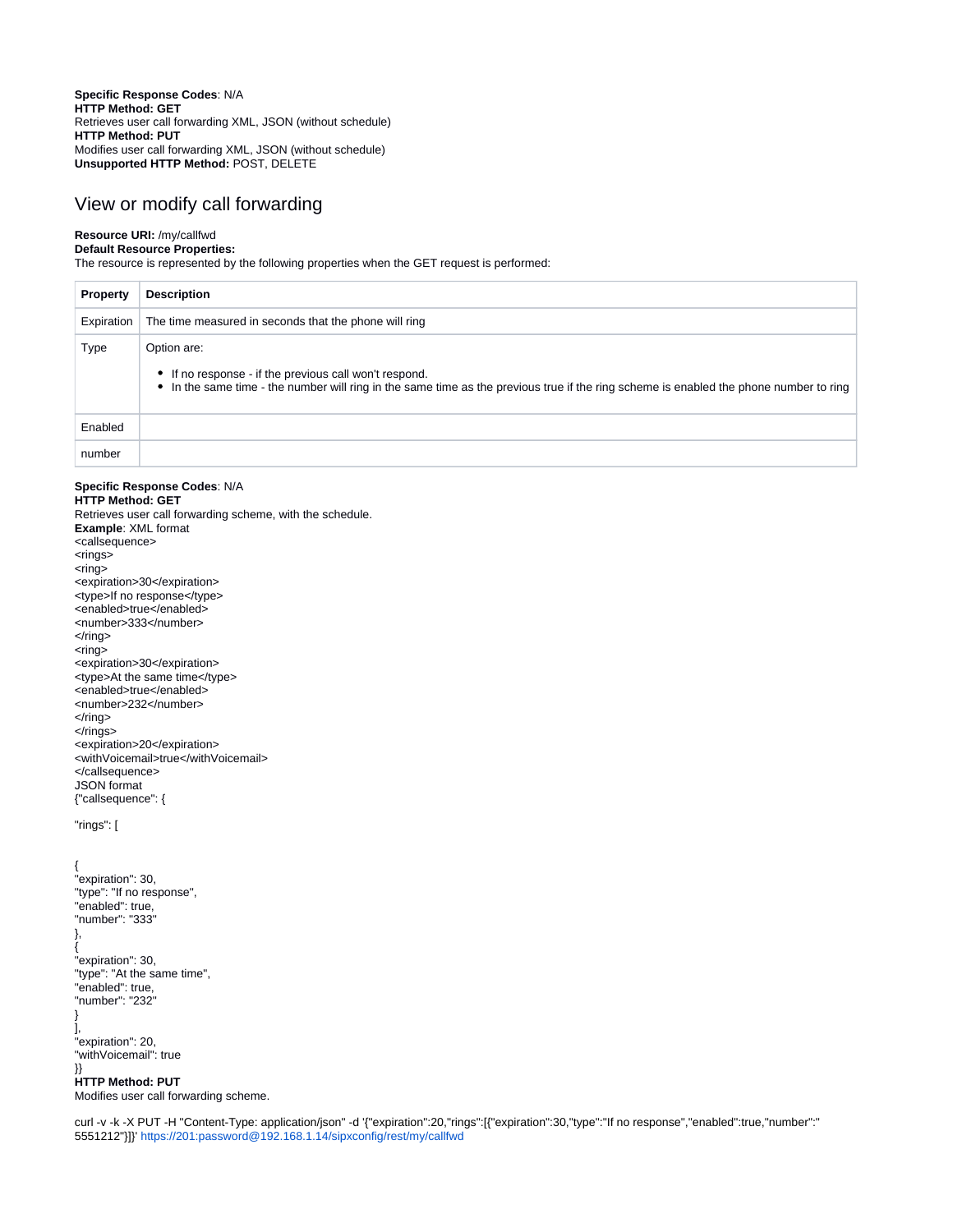## <span id="page-2-0"></span>View or modify call forwarding schedules

### **Resource URI:** /my/callfwdsched

**Default Resource Properties:** The resource is represented by the following properties when the GET request is performed:

| <b>Property</b> | <b>Description</b>                                                                                                                                                                                              |
|-----------------|-----------------------------------------------------------------------------------------------------------------------------------------------------------------------------------------------------------------|
| Expiration      | The time measured in seconds that the phone will ring                                                                                                                                                           |
| Type            | Option are:<br>• If no response - if the previous call won't respond.<br>• In the same time - the number will ring in the same time as the previous true if the ring scheme is enabled the phone number to ring |
| enabled         |                                                                                                                                                                                                                 |
| number          |                                                                                                                                                                                                                 |
| scheduleID      | The schedule ID to be applied for the specified ring.                                                                                                                                                           |

#### **Specific Response Codes**:

Error 422 (When schedule save/update failed) Error 403 (on PUT or DELETE and id not specified) **HTTP Method: GET** Retrieves call forwarding schedules **Example** for GET/PUT: JSON format only

{"expiration":20,"rings":[{"expiration":30,"type":"If no response","enabled":true,"number":"11112","scheduleId":1},{"expiration":30,"type":"At the same time"," enabled":true,"number":"444333","scheduleId":2}],"withVM":true}

#### **HTTP Method: PUT** Saves call forwarding schedules (includes schedule ID) **Unsupported HTTP Method:** POST, DELETE

# <span id="page-2-1"></span>View or modify a schedule ID

#### **Resource URI:** /my/callfwdsched/{id}

**Default Resource Properties:**

The resource is represented by the following properties when the GET request is performed:

| <b>Property</b> | <b>Description</b>                                                     |
|-----------------|------------------------------------------------------------------------|
| description     | Short description of the schedule.                                     |
| periods         | The start and the end dates of the period. The format is hours/minutes |
| scheduleld      | The ID of the schedule                                                 |
| name            | Alternative name of the schedule                                       |

**Specific Response Codes**: N/A **HTTP Method: GET** Retrieves call forwarding schedules Example: JSON format only id=3

{"description":"Desc","periods":[{"start":{"hrs":9,"min":0},"end":{"hrs":18,"min":0},"scheduledDay":7}],"scheduleId":3,"name":"Sunday"}

**HTTP Method: PUT** Updates existing schedule given {id} **HTTP Method: DELETE** Deletes existing schedule given {id} **Unsupported HTTP Method:** POST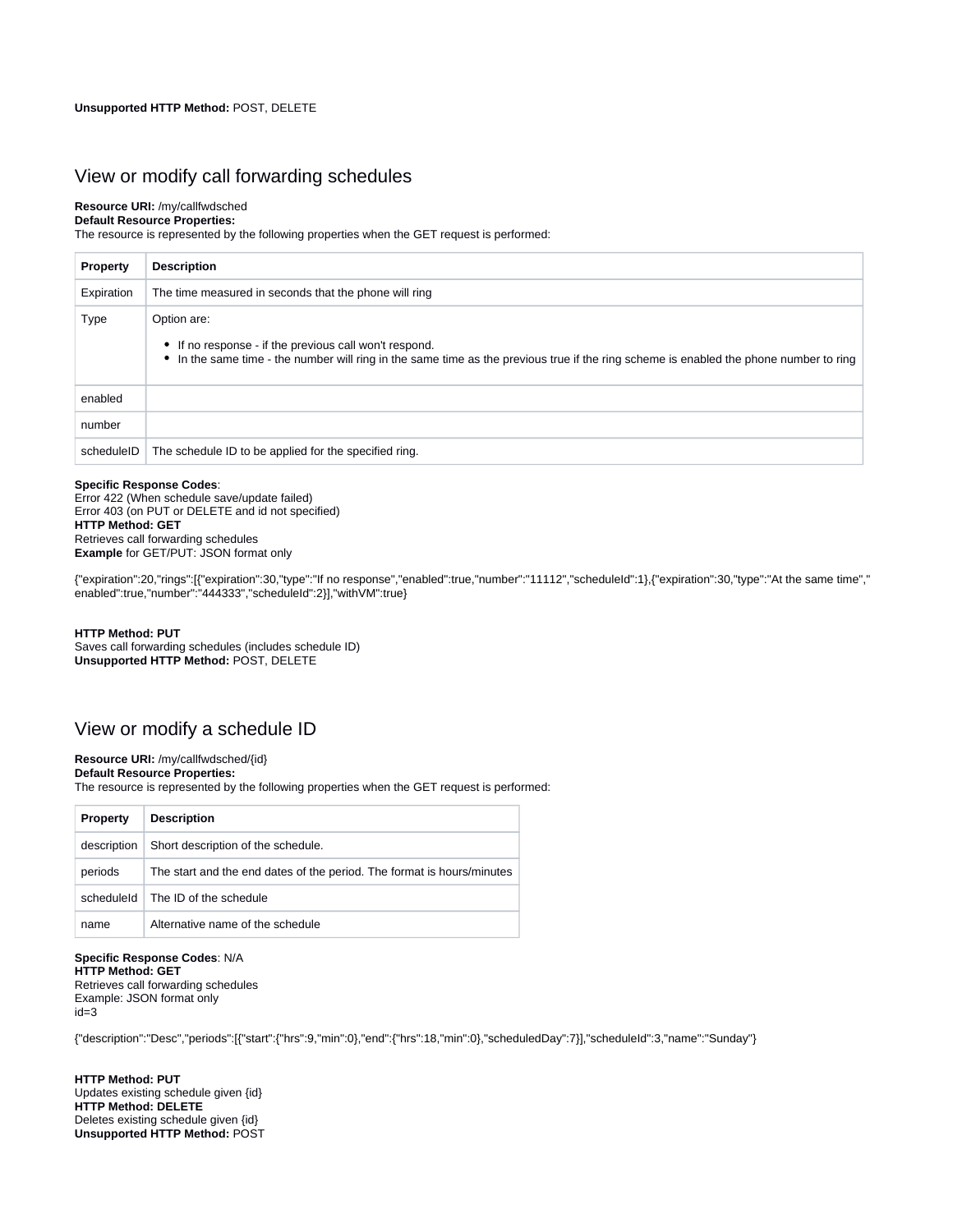# <span id="page-3-0"></span>View active calls

## **Resource URI:** /my/activecdrs

#### **Default Resource Properties**

The resource is represented by the following properties when the GET request is performed:

| <b>Property</b> | <b>Description</b>                                                     |
|-----------------|------------------------------------------------------------------------|
| description     | Short description of the schedule.                                     |
| periods         | The start and the end dates of the period. The format is hours/minutes |
|                 | scheduleld $\vert$ The ID of the schedule                              |
| name            | Alternative name of the schedule                                       |

#### **Specific Response Codes**: N/A

**HTTP Method: GET** Retrieves user active calls in XML or JSON format Example: XML format <cdrs> <cdr> <from>2011</from> <from-aor>"2011" <sip:2011@[Uniteme.ezuce.com>](http://Uniteme.ezuce.com)</from-aor> <to>32011</to> <to-aor><sip:32011@[Uniteme.ezuce.com](http://Uniteme.ezuce.com)></to-aor> <direction>INCOMING</direction> <recipient>32011</recipient> <internal>false</internal> <type>Unknown</type> <start-time>1400239363000</start-time> <duration>45976</duration> </cdr> </cdrs>scheduledDay":7}],"scheduleId":3,"name":"Sunday"} JSON format

{"cdrs": [

{ "from": "2011", "from-aor": "\"2011\" <sip:2011[@Uniteme.ezuce.com](http://Uniteme.ezuce.com)>", "to": "32011", "to-aor": "<sip:32011[@Uniteme.ezuce.com>](http://Uniteme.ezuce.com)", "direction": "INCOMING", "recipient": "32011", "internal": false, "type": "Unknown", "start-time": 1400240496000, "duration": 483896 } ]}

**Unsupported HTTP Method:** POST, PUT, DELETE

# <span id="page-3-1"></span>Voicemail

# <span id="page-3-2"></span>Change voicemail pin

**Resource URI:** /my/voicemail/pin/{pin}

**Default Resource Properties:** The resource is represented by the following properties when the GET request is performed:

| <b>Property</b> | <b>Description</b>                                                      |
|-----------------|-------------------------------------------------------------------------|
| description     | Short description of the schedule.                                      |
| periods         | The start and the end dates of the period. The format is hours/minutes. |
| scheduleld      | The ID of the schedule.                                                 |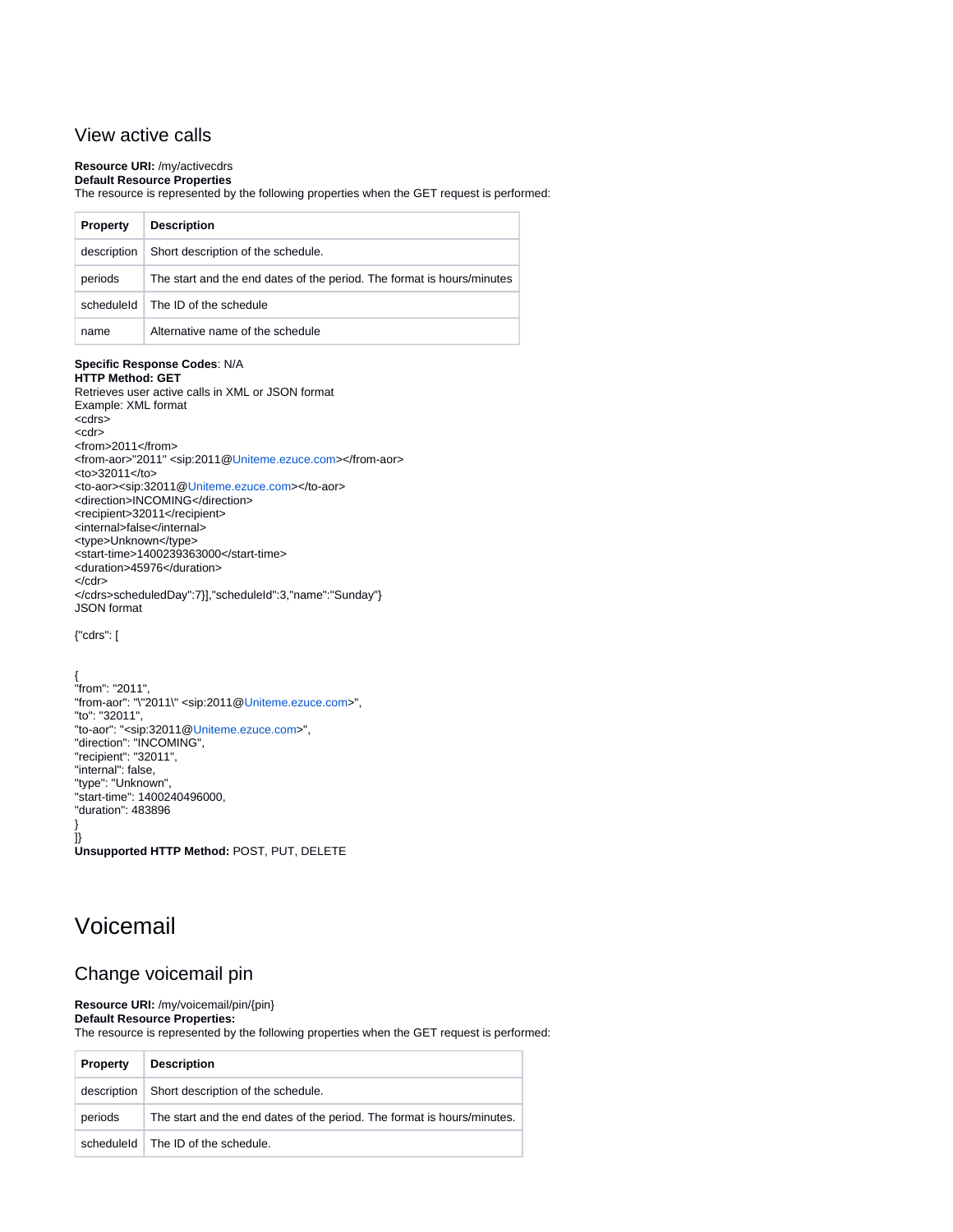| name | Alternative name of the schedule. |
|------|-----------------------------------|
|      |                                   |

**Specific Response Codes**: Error 400 - on PUT, when the new {pin} cannot be saved **HTTP Method: GET** Retrieves call forwarding schedules **Example**: JSON format only id=3

{"description":"Desc","periods":[{"start":{"hrs":9,"min":0},"end":{"hrs":18,"min":0},"scheduledDay":7}],"scheduleId":3,"name":"Sunday"}

**HTTP Method: PUT** Updates existing schedule given {id} **HTTP Method: DELETE** Deletes existing schedule given {id} **Unsupported HTTP Method:** POST

# <span id="page-4-0"></span>View or modify voicemail settings

#### **Resource URI:** /my/vmprefs

**Default Resource Properties**

The resource is represented by the following properties when the GET request is performed:

| <b>Property</b>                 | <b>Description</b>                                                                                                                                                   |
|---------------------------------|----------------------------------------------------------------------------------------------------------------------------------------------------------------------|
| voicemailPermission             | Determines whether the recipient of the call has the permission to receive voice mail. Displays True if the user has permission<br>and False if he is not permitted. |
| emailformat                     | Determines the email format type for the main email address. Options are:<br>Null- no email is sent<br>٠<br>Full – a detailed email is sent<br>• Medium              |
| altEmailFormat                  | Determines the email format type for the secondary email address. Options are:<br>Null- no email is sent<br>٠<br>Full – a detailed email is sent<br>٠<br>• Medium    |
| greeting                        | Voicemail prompt callers hear before leaving a message.                                                                                                              |
| emailAttachType                 | Determines whether the email has an attachment. Displays Yes or No.                                                                                                  |
| emailIncludeAudioAtta<br>chemnt | Determines whether the voice mail message can be attached as an attachment Displays True if the user has permission and F<br>alse if he is not permitted.            |
| email                           |                                                                                                                                                                      |

#### **Specific Response Codes**: N/A

**HTTP Method: GET**

Retrieves call forwarding schedules.

**Example**: JSON format only for GET/PUT

{"voicemailPermission":true,"emailFormat":"FULL","altEmailFormat":null,"greeting":"STANDARD","emailAttachType":"YES","emailIncludeAudioAttachment": true,"altEmail":null,"altEmailAttachType":null,"altEmailIncludeAudioAttachment":false,"email":"aaa@bbb"}

**HTTP Method: PUT**

Saves user voicemail settings

**Unsupported HTTP Method:** POST, DELETE

<span id="page-4-1"></span>View voicemail folder as RSS feed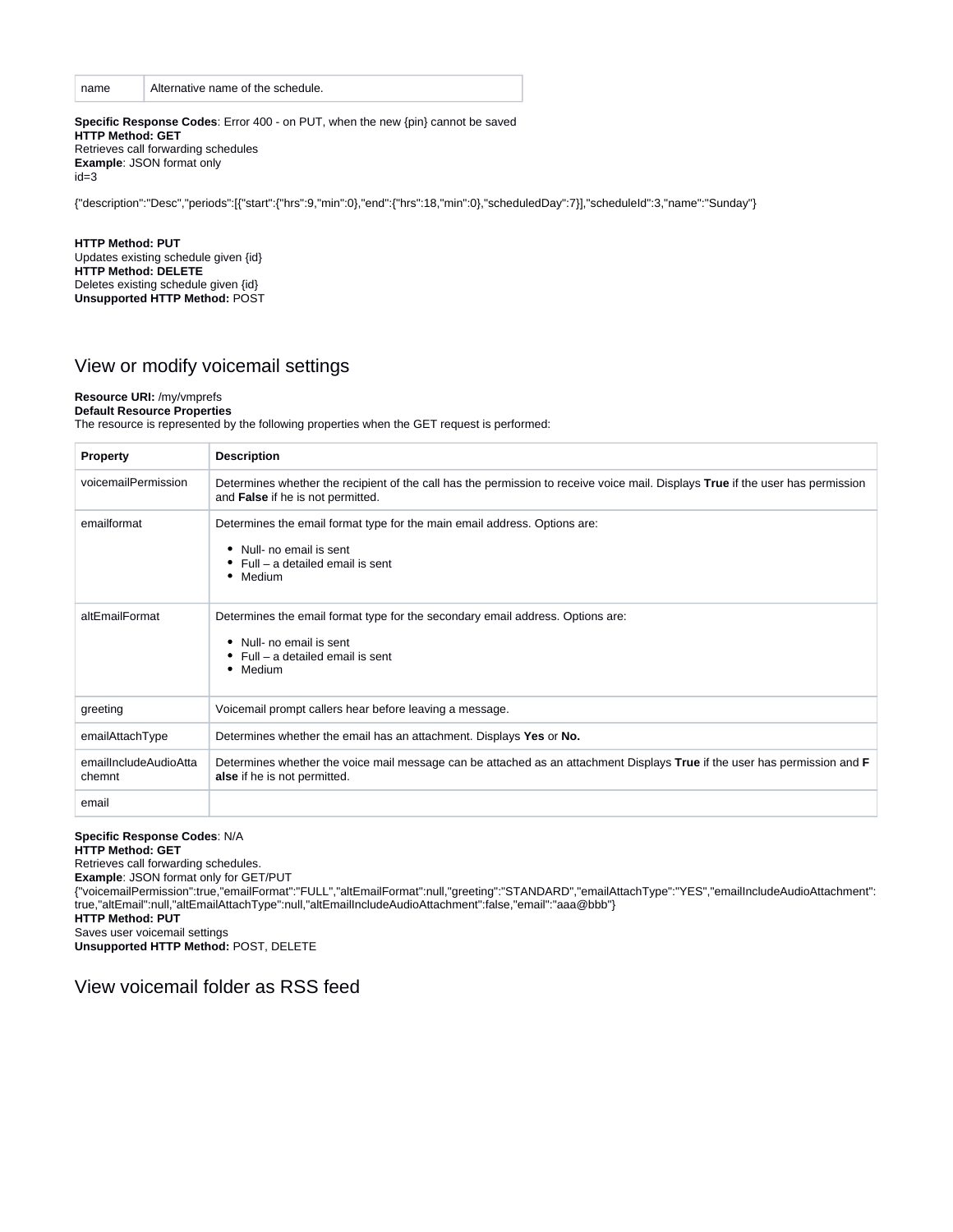**Resource URI:** /my/feed/voicemail/{folder} **Default Resource Properties:** N/A **Specific Response Codes**: N/A **HTTP Method: GET** Rthe voicemail folder is presented as an RSS feed. **Example**: <?xml version="1.0" encoding="UTF8"?> <rss xmlns:dc=["http://purl.org/dc/elements/1.1/](http://purl.org/dc/elements/1.1/)" version="2.0"> <channel> <title>Voicemail: 205</title> <link[>http://localhost/sipxconfig/rest/my/feed/voicemail/inbox<](http://localhost/sipxconfig/rest/my/feed/voicemail/inbox)/link> <description>Voicemail Inbox for 205</description> <item> <title>Voice Message 100000007 from 205</title> <link[>http://localhost/sipxconfig/rest/private/eMMlJIsSz4LL9M3OkUXVJfqNS7x2WRSH/voicemail/inbox/100000007](http://localhost/sipxconfig/rest/private/eMMlJIsSz4LL9M3OkUXVJfqNS7x2WRSH/voicemail/inbox/100000007)</link> <description>5 seconds received at 12:02 on 08/07/14</description> <enclosure url=["http://localhost/sipxconfig/rest/private/eMMlJIsSz4LL9M3OkUXVJfqNS7x2WRSH/voicemail/inbox/100000007"](http://localhost/sipxconfig/rest/private/eMMlJIsSz4LL9M3OkUXVJfqNS7x2WRSH/voicemail/inbox/100000007) type="audio/wav" /> <pubDate>Thu, 07 Aug 2014 09:02:06 GMT</pubDate> <guid><http://localhost/sipxconfig/rest/private/eMMlJIsSz4LL9M3OkUXVJfqNS7x2WRSH/voicemail/inbox/100000007></guid> <dc:date>20140807T09:02:06Z</dc:date> </item> <item> <title>Voice Message 100000006 from 205</title> <link[>http://localhost/sipxconfig/rest/private/eMMlJIsSz4LL9M3OkUXVJfqNS7x2WRSH/voicemail/inbox/100000006](http://localhost/sipxconfig/rest/private/eMMlJIsSz4LL9M3OkUXVJfqNS7x2WRSH/voicemail/inbox/100000006)</link> <description>4 seconds received at 15:36 on 08/06/14</description> type="audio/wav" /> <pubDate>Wed, 06 Aug 2014 12:36:25 GMT</pubDate> <guid><http://localhost/sipxconfig/rest/private/eMMlJIsSz4LL9M3OkUXVJfqNS7x2WRSH/voicemail/inbox/100000006></guid> <dc:date>20140806T12:36:25Z</dc:date> </item> <item> <title>Voice Message 100000009 from 205</title> <link[>http://localhost/sipxconfig/rest/private/eMMlJIsSz4LL9M3OkUXVJfqNS7x2WRSH/voicemail/inbox/100000009](http://localhost/sipxconfig/rest/private/eMMlJIsSz4LL9M3OkUXVJfqNS7x2WRSH/voicemail/inbox/100000009)</link> <description>4 seconds received at 10:16 on 08/08/14</description> type="audio/wav" /> <pubDate>Fri, 08 Aug 2014 07:16:43 GMT</pubDate> <guid><http://localhost/sipxconfig/rest/private/eMMlJIsSz4LL9M3OkUXVJfqNS7x2WRSH/voicemail/inbox/100000009></guid> <dc:date>20140808T07:16:43Z</dc:date> </item> <item> <title>Voice Message 100000008 from 205</title> <link[>http://localhost/sipxconfig/rest/private/eMMlJIsSz4LL9M3OkUXVJfqNS7x2WRSH/voicemail/inbox/100000008](http://localhost/sipxconfig/rest/private/eMMlJIsSz4LL9M3OkUXVJfqNS7x2WRSH/voicemail/inbox/100000008)</link> <description>2 seconds received at 12:02 on 08/07/14</description> type="audio/wav" /> <pubDate>Thu, 07 Aug 2014 09:02:49 GMT</pubDate> <guid><http://localhost/sipxconfig/rest/private/eMMlJIsSz4LL9M3OkUXVJfqNS7x2WRSH/voicemail/inbox/100000008></guid> <dc:date>20140807T09:02:49Z</dc:date> </item> </channel> </rss> <enclosure url=["http://localhost/sipxconfig/rest/private/eMMlJIsSz4LL9M3OkUXVJfqNS7x2WRSH/voicemail/inbox/100000006"](http://localhost/sipxconfig/rest/private/eMMlJIsSz4LL9M3OkUXVJfqNS7x2WRSH/voicemail/inbox/100000006)

<enclosure url=["http://localhost/sipxconfig/rest/private/eMMlJIsSz4LL9M3OkUXVJfqNS7x2WRSH/voicemail/inbox/100000009"](http://localhost/sipxconfig/rest/private/eMMlJIsSz4LL9M3OkUXVJfqNS7x2WRSH/voicemail/inbox/100000009) <enclosure url=["http://localhost/sipxconfig/rest/private/eMMlJIsSz4LL9M3OkUXVJfqNS7x2WRSH/voicemail/inbox/100000008"](http://localhost/sipxconfig/rest/private/eMMlJIsSz4LL9M3OkUXVJfqNS7x2WRSH/voicemail/inbox/100000008) **Unsupported HTTP Method:** PUT, POST, DELETE

# <span id="page-5-0"></span>View or modify voicemail personal attendant

### **Resource URI:** /my/voicemail/attendant

**Default Resource Properties**

The resource is represented by the following properties when the GET request is performed:

| <b>Property</b>             | <b>Description</b> |
|-----------------------------|--------------------|
| personalAttandantPermission |                    |
| language                    |                    |
| operator                    |                    |
| menu                        |                    |
| ovverrideLanguage           |                    |
| depositVM                   |                    |
| playVMDefaultOptions        |                    |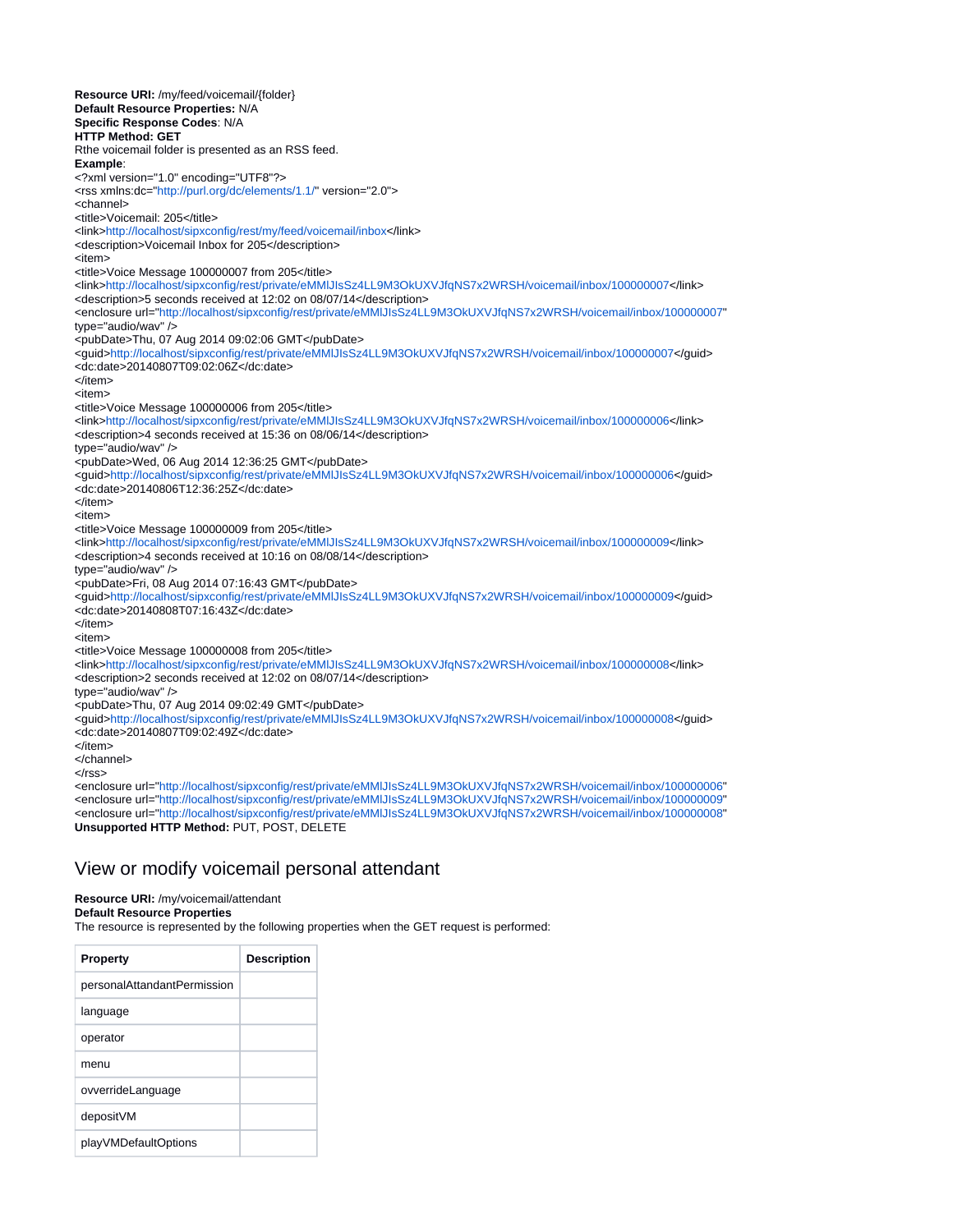**Specific Response Codes**: N/A **HTTP Method: GET** Retrieves the personals' attandant settings **Example: JSON format only for GET/PUT** 

{ "personalAttendantPermission":true, "language":null, "operator":null, "menu":{}, "overrideLanguage":false, "depositVM":true, "playVMDefaultOptions":true

}

**HTTP Method: PUT** Updates the personal attendants' settings **Unsupported HTTP Method:** POST, DELETE

# <span id="page-6-0"></span>Set operators' personal attendant settings

**Resource URI:** /my/voicemail/operator/{operator} **Default Resource Properties: N/A Specific Response Codes**: **HTTP Method: PUT** Sets personal attendant operator user setting given 'operator' value **Example**: JSON format ??? **Unsupported HTTP Method:** GET, POST, DELETE

# <span id="page-6-1"></span>Reset operators' personal attendant settings

**Resource URI:** /my/voicemail/operator/ **Default Resource Properties: N/A Specific Response Codes**: **HTTP Method: PUT** Resets personal attendant operator user setting given 'operator' value **Unsupported HTTP Method:** GET, POST, DELETE

# <span id="page-6-2"></span>Phone Book

# <span id="page-6-3"></span>Export phone book

**Resource URI:** /my/phonebook **Default Resource Properties**

The resource is represented by the following properties when the GET request is performed:

| <b>Property</b>     | <b>Description</b>    |
|---------------------|-----------------------|
| entry               | The phone book entry. |
| first-name          |                       |
| last-name           |                       |
| number              |                       |
| contact-information |                       |
| homeAdress          |                       |
| officeAddress       |                       |
| imID                |                       |
| imDisplayName       |                       |
| avatar              | The avatars' RST URL  |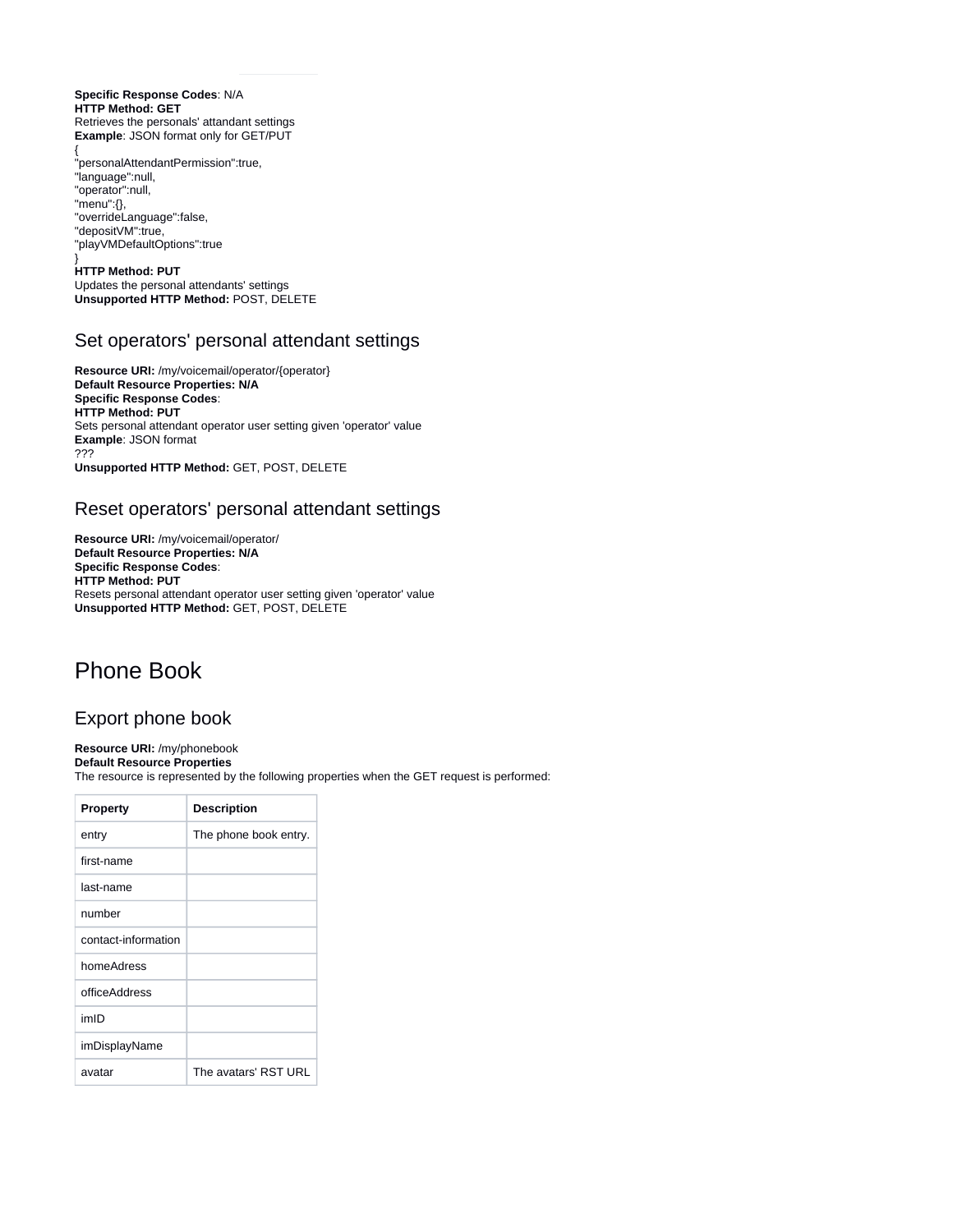**Status Values**: **Specific Response Codes**: **HTTP Method: GET** Retrieves the personals' attandant settings Example: XML format <phonebook> <entry> <first-name>John</first-name> <last-name>Smith</last-name> <number>200</number> <contact-information> <homeAddress/> <officeAddress/> <imId>jhons</imId> <imDisplayName>John Smith</imDisplayName> <avatar> <https://john.work-ezuce.ro/sipxconfig/rest/avatar/200> </avatar> </contact-information> </entry> <entry> <first-name>Mike</first-name> <last-name>Doe</last-name> <number>201</number> <contact-information> <homeAddress/> <officeAddress/> <imId>miked</imId> <imDisplayName>Mike Doe</imDisplayName> <avatar> <https://mike.work-ezuce.ro/sipxconfig/rest/avatar/201> </avatar> </contact-information> </entry> </phonebook>u JSON format {"phonebook": [

{ "number": "205", "contactinformation": { "homeAddress": {}, "officeAddress": {}, "imId": "205", "imDisplayName": "205", "avatar": "<https://mircea.workezuce.ro/sipxconfig/rest/avatar/205>" }

**]} Unsupported HTTP Method:** PUT, POST, DELETE

}

# <span id="page-7-0"></span>View phone book page by page

**Resource URI:** /my/pagedphonebook?start={start-row}&end={end-row}" **Default Resource Properties** The resource is represented by the following properties when the GET request is performed:

| <b>Property</b> | <b>Description</b>          |
|-----------------|-----------------------------|
| size            | Total entries number        |
| filtered-size   | Returned entries number     |
| strat-row       | First returned entry number |
| Fnd-row         | End returned entry number   |
| Show-on-phone   |                             |
| Google-domain   |                             |
| entries         |                             |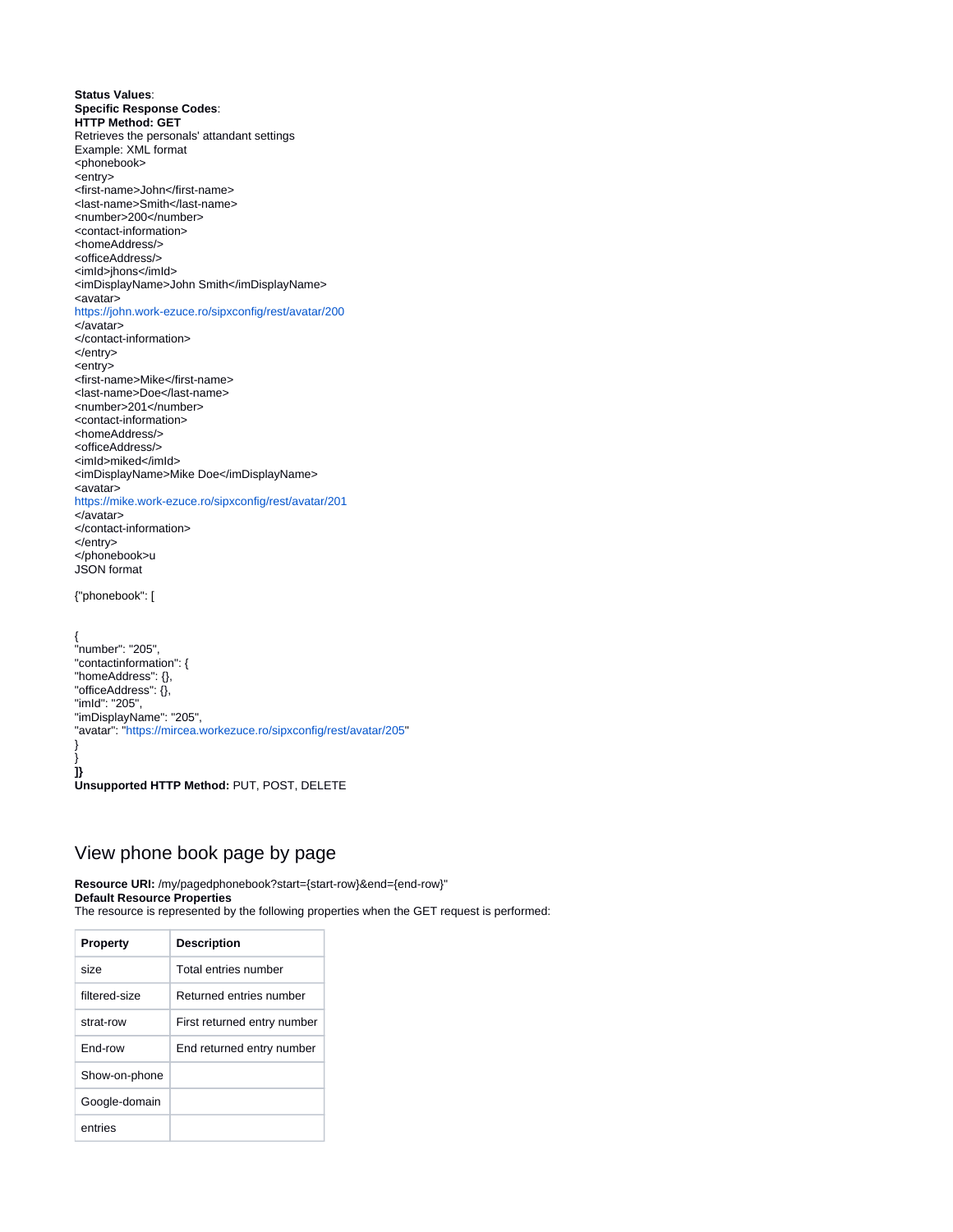```
Specific Response Codes: N/A
HTTP Method: GET
Phonebook representation, page by page, returns users from start-row to end-row. Useful for large size phonebooks (thousands of users)
Example: XML format
<phonebook>
<size>5</size>
<filtered-size>5</filtered-size>
<start-row>1</start-row>
<end-row>2</end-row>
<show-on-phone>n/a</show-on-phone>
<google-domain>gmail.com</google-domain>
<entries>
<entry>
<id>-1</id>
<first-name>John</first-name>
<last-name>Smith</last-name>
<number>201</number>
<contact-information>
<homeAddress/>
<officeAddress/>
<imId>georgen</imId>
<imDisplayName>John Smith</imDisplayName>
<avatar>
https://john.work-ezuce.ro/sipxconfig/rest/avatar/201
</avatar>
</contact-information>
</entry>
</entries>
</phonebook>
JSON format
{"phonebook": {
"size": 1,
"filteredsize": 1,
"startrow": 0,
"endrow": 1,
"showonphone": "n/a",
"googledomain": "gmail.com",
"entries": [
{
"id": "1",
"number": "205",
"contactinformation": {
"homeAddress": {},
"officeAddress": {},
"imId": "205",
"imDisplayName": "205",
"avatar": "https://mircea.workezuce.ro/sipxconfig/rest/avatar/205"
}
}
]
}}
```
**Unsupported HTTP Method:** PUT, POST, DELETE

# <span id="page-8-0"></span>Private phone book entries

**Resource URI:** /my/phonebook/entry/{entryId} **Default Resource Properties:** The resource is represented by the following properties when the GET request is performed:

| <b>Property</b> | <b>Description</b> |
|-----------------|--------------------|
| pb              |                    |
| internalID      |                    |
| uid             |                    |
| vcard           |                    |
| username        |                    |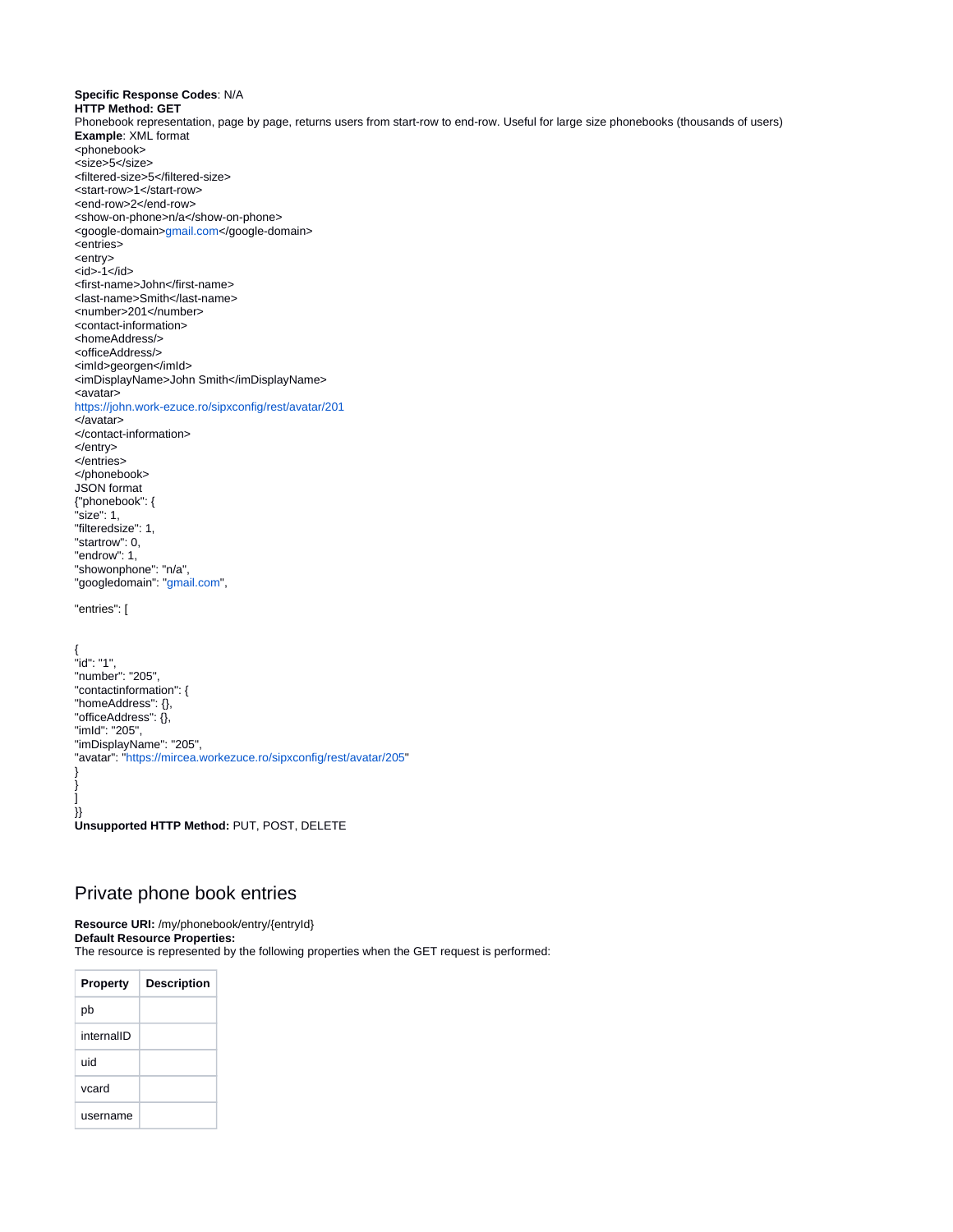**Specific Response Codes**: Error 747 - when entryId is duplicated during save (POST) **HTTP Method: GET** Retrieves all the entries from the private phone book. **HTTP Method: PUT** Changes entries in private phone book <entry> <firstname>name</firstname> <lastname>lastName</lastname> <number>200</number> <contactinformation> <jobTitle>title</jobTitle> <companyName>company</companyName> <homeAddress> <street>street</street> </homeAddress> <officeAddress> <zip>1234</zip> </officeAddress> </contactinformation> </entry> Example JSON {"entry": { "firstname": "name", "lastname": "lastName", "number": "200", "contactinformation": { "jobTitle": "title", "companyName": "company", "homeAddress": { "street": "street" }, "officeAddress": { "zip": "1234" } } }} **HTTP: POST** Ceates a new phone book entry. **HTTP Method: DELETE** Deletes the entriy with the specified ID from the private phone book . **Unsupported HTTP Method:** N/A

## <span id="page-9-0"></span>Search for phone book contacts

**Resource URI:** /my/search/phonebook?query={search-term} **Default Resource Properties:** The resource is represented by the following properties when the GET request is performed:



**Specific Response Codes**: N/A **HTTP Method: GET** Searches through all the information in the phone book. A search-term can be a value of any user field like first name, last name, extension etc **Example**: XML format <phonebook> <entry> <first-name>FirstName1</first-name> <last-name>LastName1</last-name> <number>200</number>

- <contact-information/>
- </entry>
- <entry>
- <first-name>FirstName2</first-name>
- <last-name>LastName2</last-name>
- <number>201</number>
- <contact-information/>
- </entry>
- </phonebook>
- JSON format

{"phonebook": [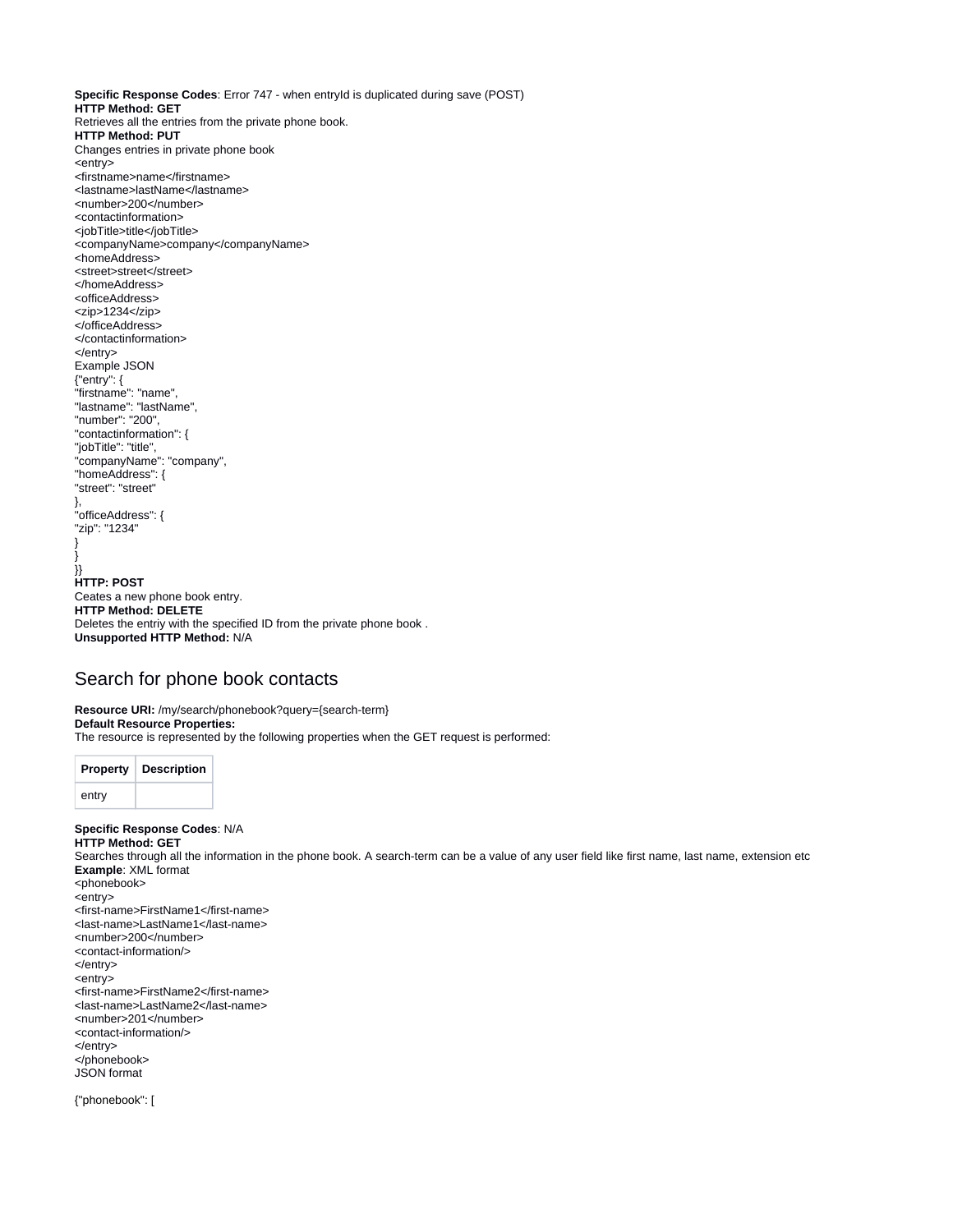```
{
"first-name": "FirstName1",
"last-name": "LastName1",
"number": "200",
"contact-information": {}
},
{
"first-name": "FirstName2",
"last-name": "LastName2",
"number": "201",
"contact-information": {}
}
]}
Unsupported HTTP Method: PUT, POST, DELETE
```
# <span id="page-10-0"></span>Create or delete a private phone book

**Resource URI:** /my/phonebookentry/{internalId} **Default Resource Properties:** N/A **Specific Response Codes**: Error 404 - when {internalId} not found **HTTP Method: PUT** Creates a private phone book from a VCard template Vcard input template example in XML: <?xml version="1.0" encoding="UTF-8" ?> <pb> <internalId>XXX</internalId> <uid></uid> <vcard>BEGIN:VCARD VERSION:3.0 SOURCE:privatePhonebook\_1 SOURCE: ORG:; IMPP;TYPE=PERSONAL: TEL;TYPE=HOME:165611111166 TEL;TYPE=FAX: TEL;TYPE=WORK;TYPE=PREF: EMAIL;TYPE=WORK;TYPE=PREF[:aa.cc@](http://aa.cc)[cc.cc](http://cc.cc) EMAIL;TYPE=HOME: ADR;TYPE=WORK:;;;;;; ADR;TYPE=HOME:; AGENT:BEGIN:VCARD\\nVERSION:3.0\\nTEL\\;TYPE=cell\\,pref:\\nFN:\\nEND:VCARD n NOTE:private contact UID:d5506041-522b-4810-8c31-5457be334d53 TEL;TYPE=CELL:333333 FN:DDDDD EEEEE N:EEEEE;DDDDD;;; PRODID:-//[dmfs.org//mimedir.vcard//EN](http://dmfs.org//mimedir.vcard//EN) REV:20140224T153000Z END:VCARD </vcard> <userName>200</userName> </pb> **HTTP Method: DELETE** Deletes private phone book entry **Unsupported HTTP Method:** POST, DELETE

# <span id="page-10-1"></span>View contacts on display

**Resource URI:** /my/phonebook/showContactsOnPhone/{value} **Default Resource Properties:** N/A **Specific Response Codes**: **HTTP Method: PUT** Marks 'true' or 'false' for 'showOnPhone' flag on user private phonebook. **Unsupported HTTP Method:** GET, GET, POST

# <span id="page-10-2"></span>Import Google contacts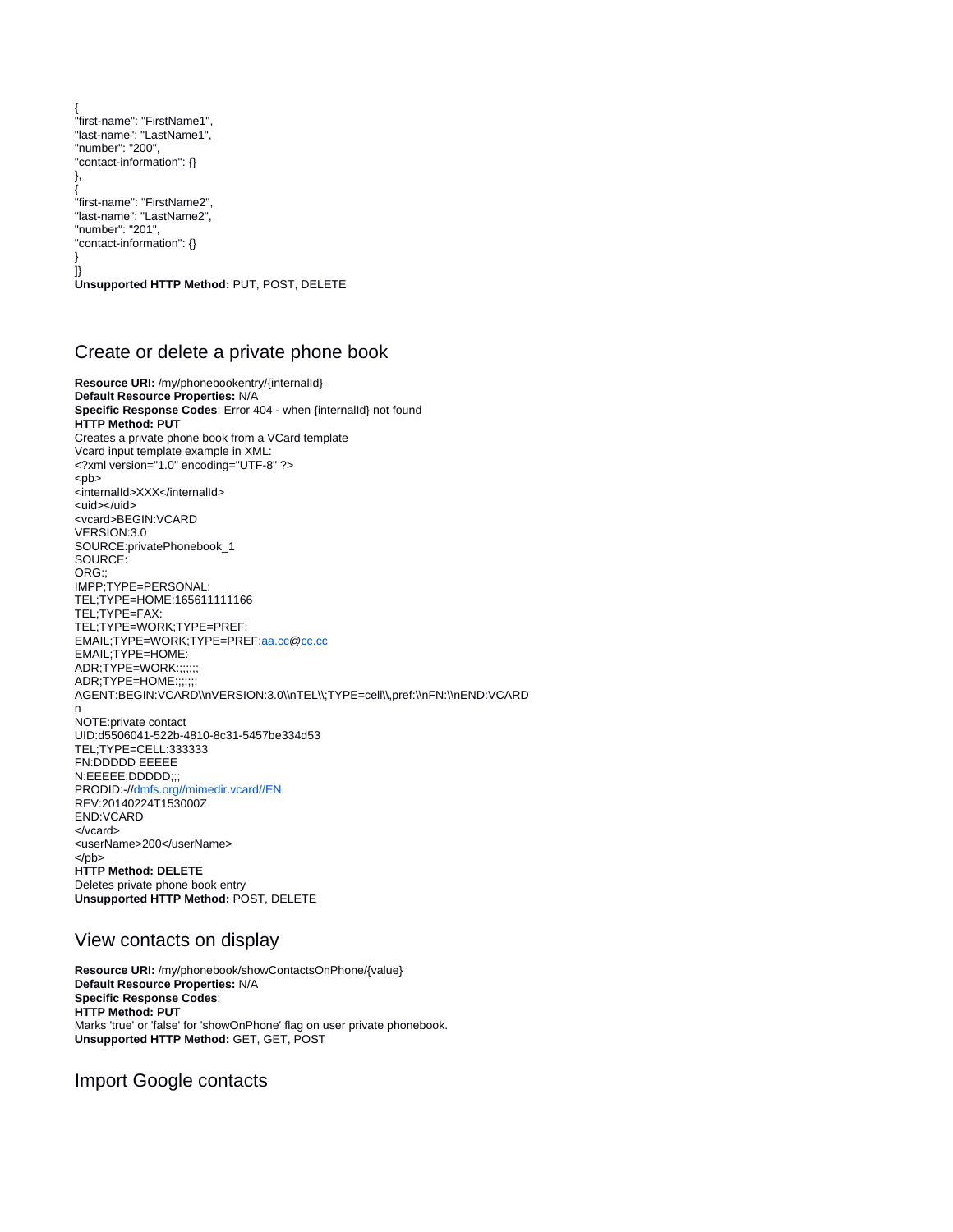**Resource URI:** /my/phonebook/googleImport **Default Resource Properties:** N/A **Specific Response Codes**: Error 743 (POST when google authentication error) Error 744 (POST when google service error) Error 745 (POST when google transport error) **HTTP Method: POST** Imports google contacts into user private phone book provided XML entity: <credentials> <account>aaa</account> <password>bbb</password> </credentials> **Unsupported HTTP Method:** GET, PUT, DELETE

# <span id="page-11-0"></span>**Preferences**

# <span id="page-11-1"></span>View user contact information

### **Resource URI:** /my/contact-information

**Default Resource Properties** The resource is represented by the following properties when the GET request is performed:

| Property            | <b>Description</b>                                                                            |
|---------------------|-----------------------------------------------------------------------------------------------|
| jobTitle            |                                                                                               |
| jobDept             |                                                                                               |
| companyName         |                                                                                               |
| homeAddress         |                                                                                               |
| officeAddress       |                                                                                               |
| branchAddress       |                                                                                               |
| imID                |                                                                                               |
| imDisplayName       |                                                                                               |
| emailAddress        |                                                                                               |
| useBranchAddress    |                                                                                               |
| salutation          |                                                                                               |
| twiterName          |                                                                                               |
| <b>linkedinName</b> |                                                                                               |
| facebookName        |                                                                                               |
| xingName            |                                                                                               |
| timestamp           |                                                                                               |
| enabeled            |                                                                                               |
| IdapManaged         | true if the user should be modified when importing from LDAP in a system with LDAP configured |
| firstName           |                                                                                               |
| lastName            |                                                                                               |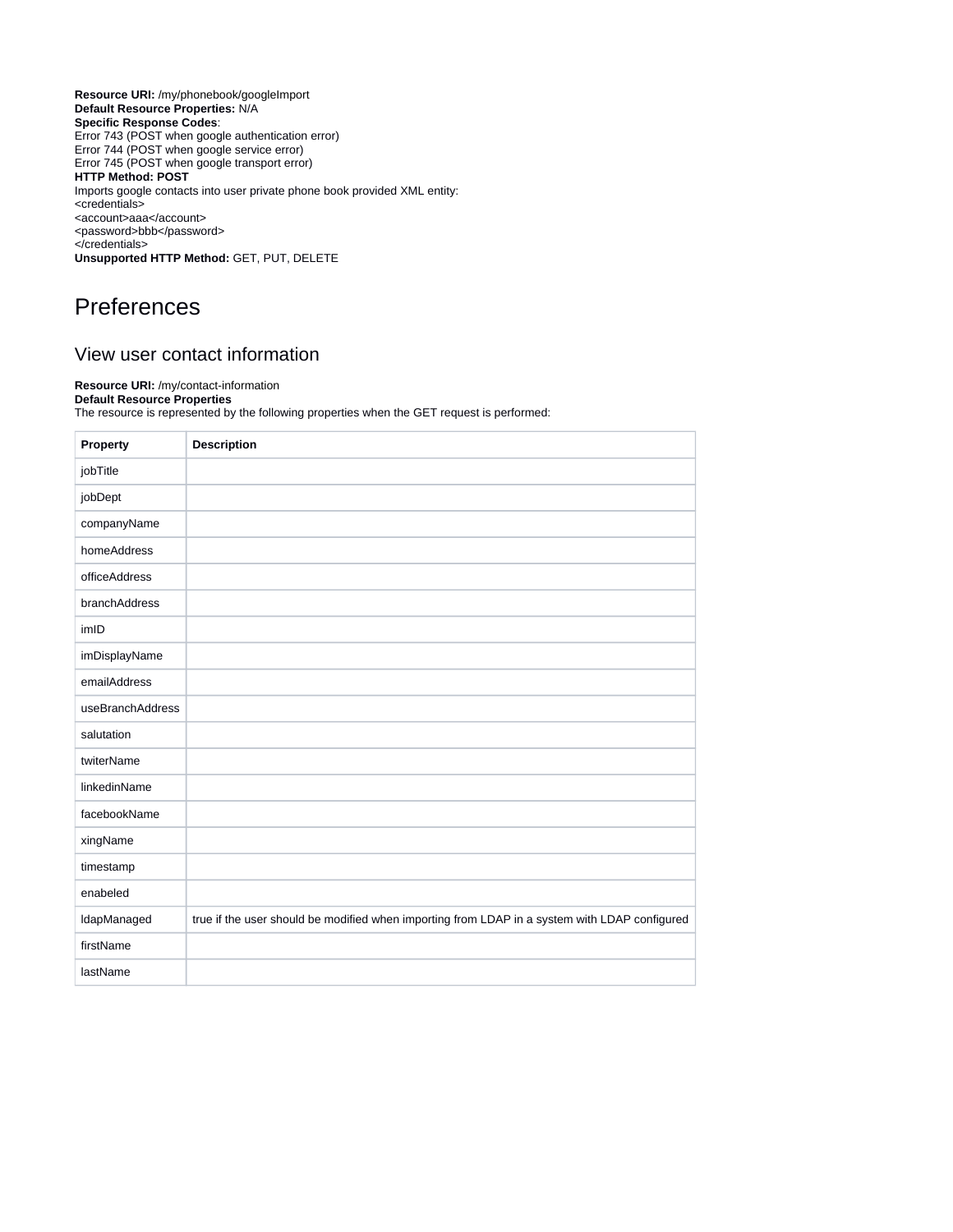**Specific Response Codes**: N/A **HTTP Method: GET** Retrieves the entries from the private phone book Example: XML format <contact-information> <jobTitle>Data Entry Assistant</jobTitle> <jobDept>Data Management Services</jobDept> <companyName>Museum of Science</companyName> <homeAddress> <city>NY</city> </homeAddress> <officeAddress> <street>1 Science Park</street> <city>Boston</city> <country>US</country> <state>MA</state> <zip>02114</zip> </officeAddress> <branchAddress/> <imId>myId</imId> <imDisplayName>myId</imDisplayName> <emailAddress>john.doe@[example.com](http://example.com)</emailAddress> <useBranchAddress>false</useBranchAddress> <salutation>Prof</salutation> <twiterName>Twitter</twiterName> <linkedinName>Linkedin</linkedinName> <facebookName>Facebook</facebookName> <xingName>Xing</xingName> <timestamp>0</timestamp> <enabled>true</enabled> <ldapManaged>false</ldapManaged> <firstName>John</firstName> <lastName>Doe</lastName> </contact-information> JSON format: {"contact-information": { "jobTitle": "Data Entry Assistant", "jobDept": "Data Management Services", "companyName": "Museum of Science", "homeAddress": { "city": "NY" }, "officeAddress": { "street": "1 Science Park", "city": "Boston", "country": "US", "state": "MA", "zip": "02114" }, "branchAddress": {}, "imId": "myId", "imDisplayName": "myId", "emailAddress": "john.doe[@example.com"](http://example.com), "useBranchAddress": false, "salutation": "Prof", "twiterName": "Twitter", "linkedinName": "Linkedin", "facebookName": "Facebook", "xingName": "Xing", "timestamp": 0, "enabled": true, "ldapManaged": false, "firstName": "John", "lastName": "Doe" }} **HTTP Method: PUT** Updates user contact details. **Unsupported HTTP Method:** POST, DELETE

## <span id="page-12-0"></span>View or modify IM preferences

#### **Resource URI:** /my/im/prefs **Default Resource Properties:**

The resource is represented by the following properties when the GET request is performed:

| Property | scription<br>i jer<br>. |
|----------|-------------------------|
|----------|-------------------------|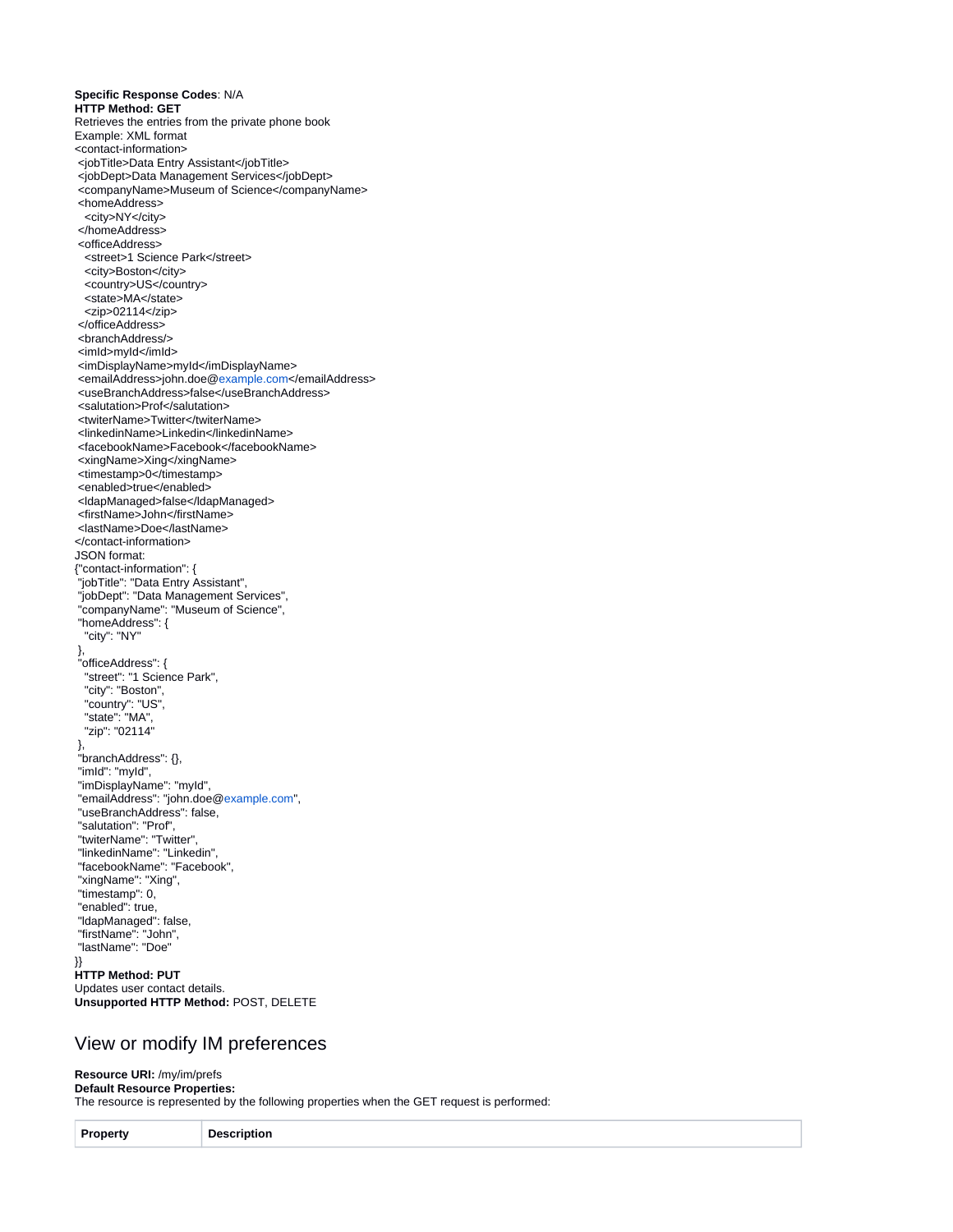| statusCallInfo                                                                                                                          | If true include the caller info in the busy status of the XMPP status message |  |
|-----------------------------------------------------------------------------------------------------------------------------------------|-------------------------------------------------------------------------------|--|
|                                                                                                                                         |                                                                               |  |
| otpMessage                                                                                                                              | The content of the message used as XMPP status when user is busy              |  |
| If true, all calls received when Do Not Disturb status is set through XMPP client are forwarded directly to Voicemail<br>voicemailOnDnd |                                                                               |  |
| statusPhonePresence                                                                                                                     | If true advertise the user's busy status in the XMPP status message           |  |

#### **Status Values**:

**Specific Response Codes**: **HTTP Method: GET** Rertrieves instant messaging preferences Example: JSON for GET/PUT {"statusCallInfo":false,"otpMessage":"Onthe phone","voicemailOnDnd":true,"statusPhonePresence":true} **Return Values**: list of settings for IM **HTTP Method: PUT** Saves the modified IM preferences **Unsupported HTTP Method:** POST, DELETE

# <span id="page-13-0"></span>View or modify My Buddy preferences

#### **Resource URI:** /my/imbot/prefs **Default Resource Properties:**

The resource is represented by the following properties when the GET request is performed:

| Property  | <b>Description</b>                                    |
|-----------|-------------------------------------------------------|
| confExit  | if true, conference exit messages are sent to mybuddy |
| vmBegin   | if true, leave voicemail messages are sent to mybuddy |
| vmEnd     | if true, left voicemail messages are sent to mybuddy  |
| confEnter | if true conference entry messages are sent to mybuddy |

**Status Values**: **Specific Response Codes**: **HTTP Method: GET** Rertrieves My Buddypreferences Example: JSON for GET/PUT {"confExit":true,"vmBegin":true,"vmEnd":true,"confEnter":true} **HTTP Method: PUT** Saves the modified IM preferences **Return Values**: list of settings for My Buddy **Unsupported HTTP Method:** POST, DELETE

## <span id="page-13-1"></span>View or modify speed dial preferences

#### **Resource URI:** /my/speeddial **Default Resource Properties:**

The resource is represented by the following properties when the GET request is performed:

| <b>Property</b>        | <b>Description</b>                         |
|------------------------|--------------------------------------------|
| updatePhones           |                                            |
| canSubscribeToPresence |                                            |
| buttons                | speed dial number, label, blf (true/false) |
| groupSpeedDial         | true to inherit group speed dials          |

**Return Values**: N/A **Status Values**: list of settings for the speed dial functionality **Specific Response Codes**: **HTTP Method: GET** Rertrieves the speed dial preferences Example: JSON for GET/PUT

{"updatePhones":false,"canSubscribeToPresence":true,"buttons":[],"groupSpeedDial":false}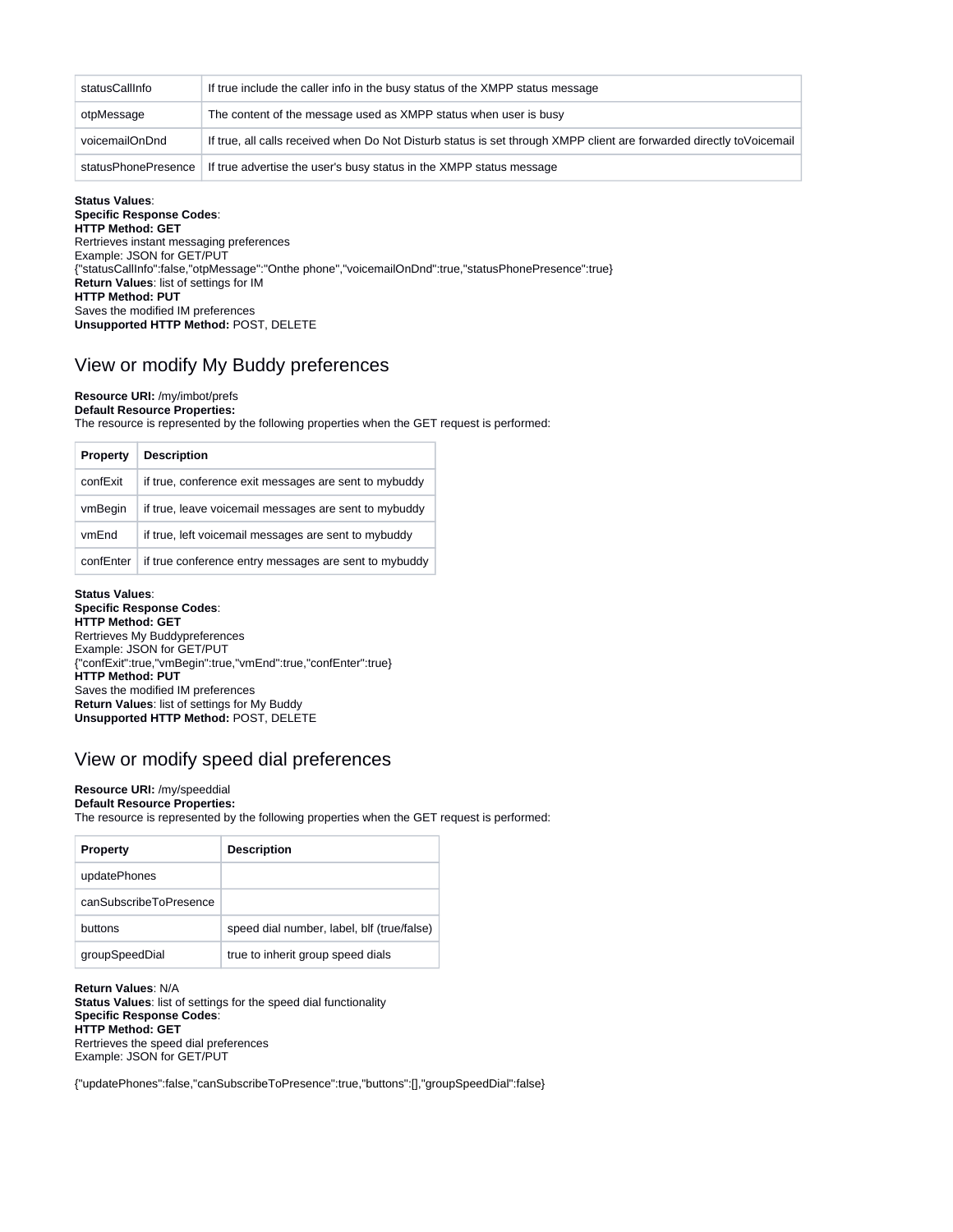**HTTP Method: PUT** Saves the modified speed dial preferences **Unsupported HTTP Method:** POST, DELETE

## <span id="page-14-0"></span>Activate active greeting

**Resource URI:** /my/mailbox/{user}/preferences/activegreeting/{greeting} **Default Resource Properties: N/A Return Values**: plain text (stream content should be one of: none, standard, outofoffice, extendedabsence). For a content different than above, "none" greeting will be saved **Status Values**: list of settings for the speed dial functionality **Specific Response Codes**: **HTTP Method: PUT** Sets active greeting setting for a specific user Note: 'greeting' could be anything but not empty. There is an issue on how this url is formed (we could skip the 'greeting' as we send input content for PUT **Unsupported HTTP Method:** GET, POST, DELETE

# <span id="page-14-1"></span>**Conferences**

## <span id="page-14-2"></span>Filter conferences for a user ID

### **Resource URI:** /my/conferences

**Default Resource Properties:**

The resource is represented by the following properties when the GET request is performed:

| <b>Property</b> | <b>Description</b> |
|-----------------|--------------------|
| conferences     |                    |
| enabeled        |                    |
| name            |                    |
| description     |                    |
| extension       |                    |
| accessCode      |                    |

**Status Values**: list with all conferences for a specific user **Specific Response Codes**: **HTTP Method: GET** Returns a list with all conferences for a specific user (enabled, name, description, extension) Example: XML format <conferences> <conference> <enabled>true</enabled> <name>myConf</name> <description>description</description> <extension>22123</extension> <accessCode>555</accessCode> </conference> </conferences> JSON format

{"conferences": [

{ "enabled": true, "name": "myConf", "description": "description", "extension": "22123", "accessCode": "555" } ]}

<span id="page-14-3"></span>**Unsupported HTTP Method:** PUT, POST, DELETE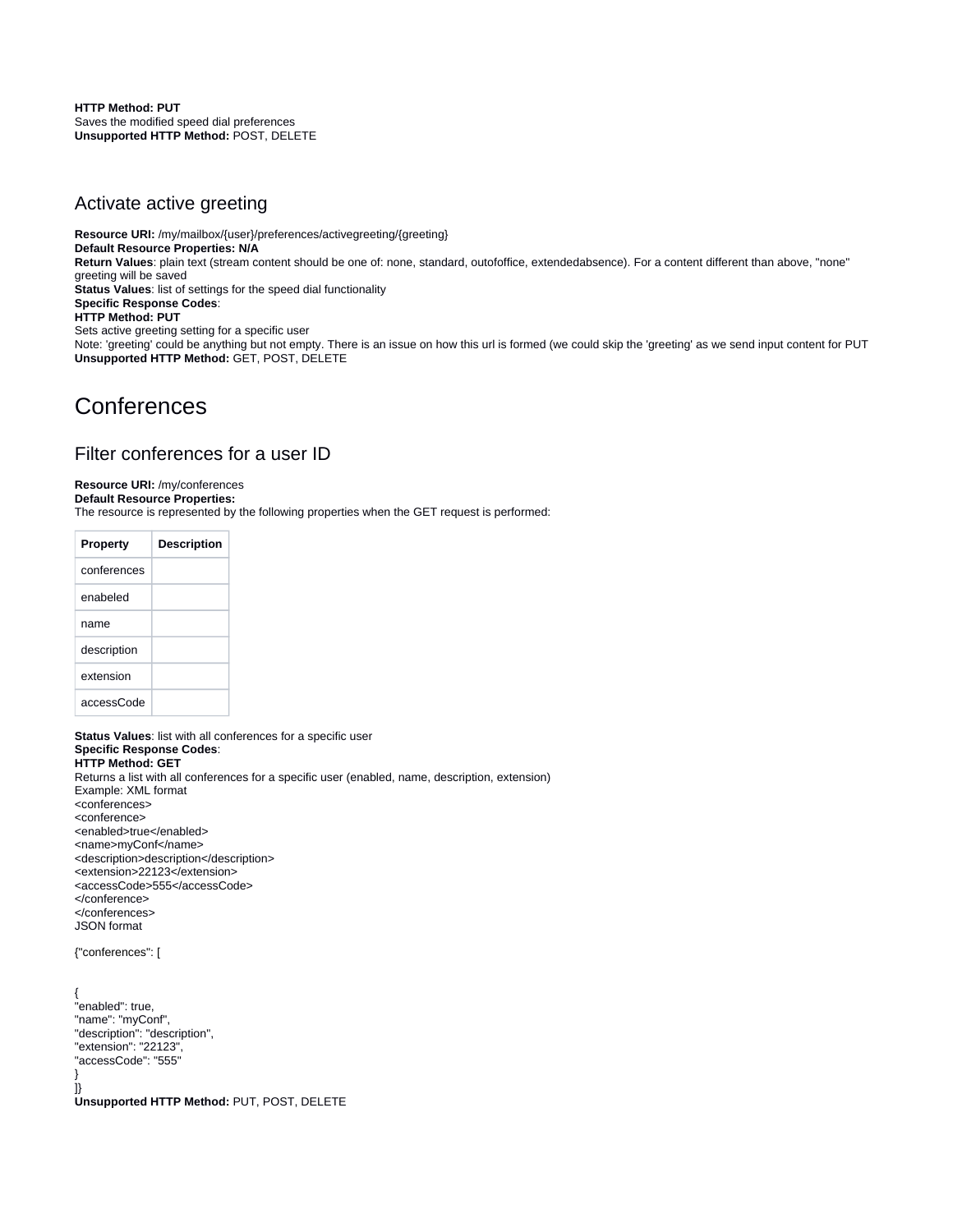# View conference details

**Resource URI:** /my/conferencedetails/{confName} **Default Resource Properties:**

The resource is represented by the following properties when the GET request is performed:

| Property    | <b>Description</b> |
|-------------|--------------------|
| conference  |                    |
| extension   |                    |
| locked      |                    |
| members     |                    |
| id          |                    |
| name        |                    |
| imID        |                    |
| uuid        |                    |
| volumeln    |                    |
| volumeOut   |                    |
| energyLevel |                    |
| canHear     |                    |
| canSpeak    |                    |

#### **Specific Response Codes**:

Error 404 - when {confName} not found Error 403 - when authenticated user is not owner of {confName} Error 406 - when {confName} is found but not active (no participant in conference) **HTTP Method: GET** Returns conference details including members and details about members that are participants in conference XML, JSON If the 'confName' does not exist or the conference is not active (no participants) then an error is returned **Example**: XML format <conference> <extension>555</extension> <description>desc</description> <locked>false</locked> <members> <member>  $<$ id $>1$  $<$ /id $>$ <name>200</name> <imId>200im</imId> <uuid>33ee33ee</uuid> <volumeIn>0</volumeIn> <volumeOut>0</volumeOut> <energyLevel>30</energyLevel> <canHear>true</canHear> <canSpeak>true</canSpeak> </member> <member>  $<$ id>1 $<$ /id> <name>201</name> <imId>201im</imId> <uuid>333eee333</uuid> <volumeIn>0</volumeIn> <volumeOut>0</volumeOut> <energyLevel>30</energyLevel> <canHear>true</canHear> <canSpeak>false</canSpeak> </member> </members> </conference> JSON format {"conference": { "extension": "555", "description": "desc", "locked": false, "members": [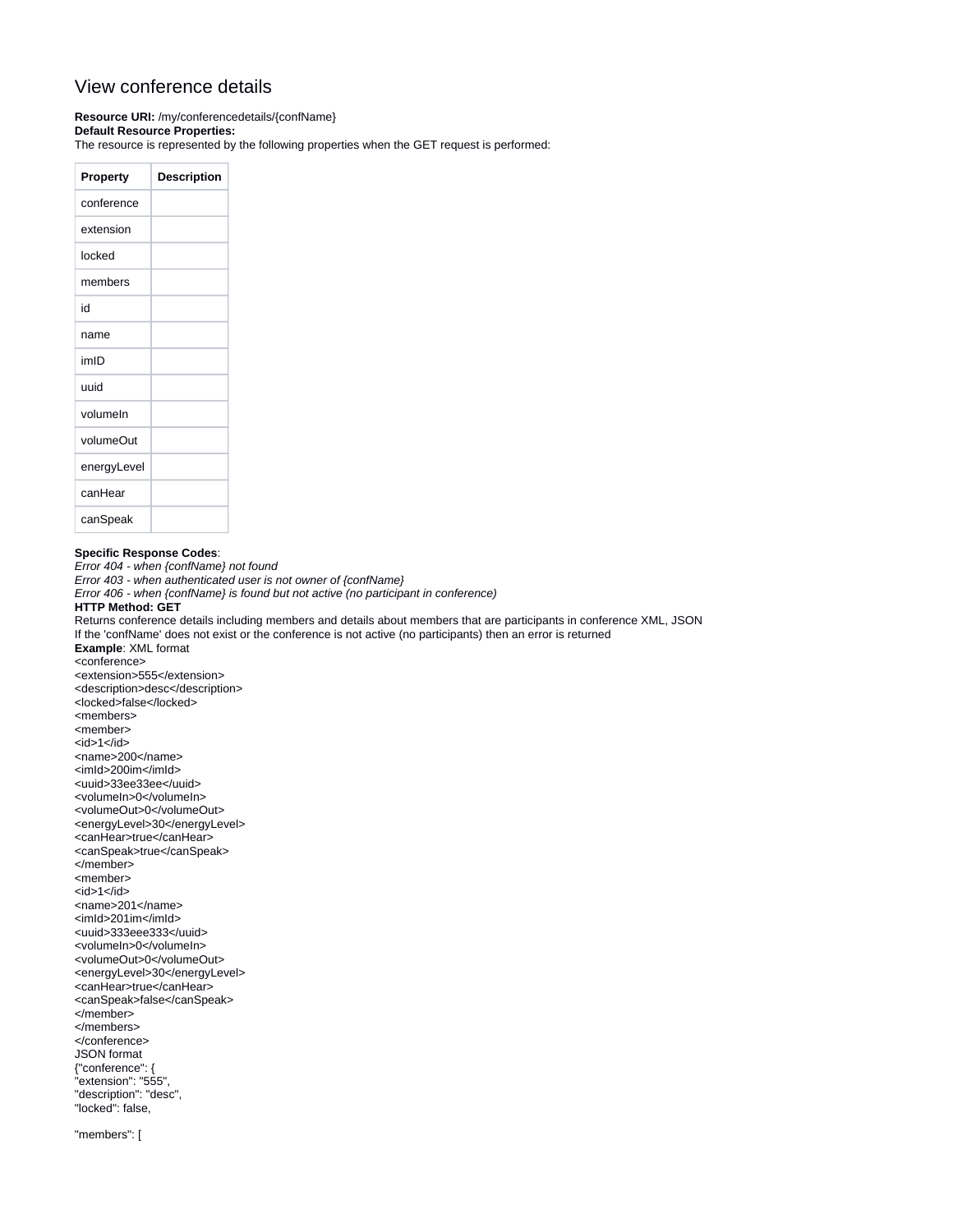```
{
"id": 1,
"name": "200",
"imId": "200im",
"uuid": "33ee33ee",
"volumeIn": 0,
"volumeOut": 0,
"energyLevel": 30,
"canHear": true,
"canSpeak": true
},
{
"id": 1,
"name": "201",
"imId": "201im",
"uuid": "333eee333",
"volumeIn": 0,
"volumeOut": 0,
"energyLevel": 30,
"canHear": true,
"canSpeak": false
}
]
}}
Unsupported HTTP Method: PUT, POST, DELETE
```
# <span id="page-16-0"></span>View conference settings for all users

## **Resource URI:** /my/conferences/

**Default Resource Properties:**

The resource is represented by the following properties when the GET request is performed:

| Property    | <b>Description</b> |
|-------------|--------------------|
| conference  |                    |
| enabled     |                    |
| description |                    |
| extension   |                    |
| accessCode  |                    |

**Specific Response Codes**: **HTTP Method: GET** Gets user conferences settings for all user owned conferences **Example**: XML format <conferences> <conference> <enabled>true</enabled> <name>myConf</name> <description>description</description> <extension>22123</extension> <accessCode>555</accessCode> </conference> </conferences> JSON format

#### {"conferences": [

<span id="page-16-1"></span>{ "enabled": true, "name": "myConf", "description": "description", "extension": "22123", "accessCode": "555" } ]} **Unsupported HTTP Method:** POST, DELETE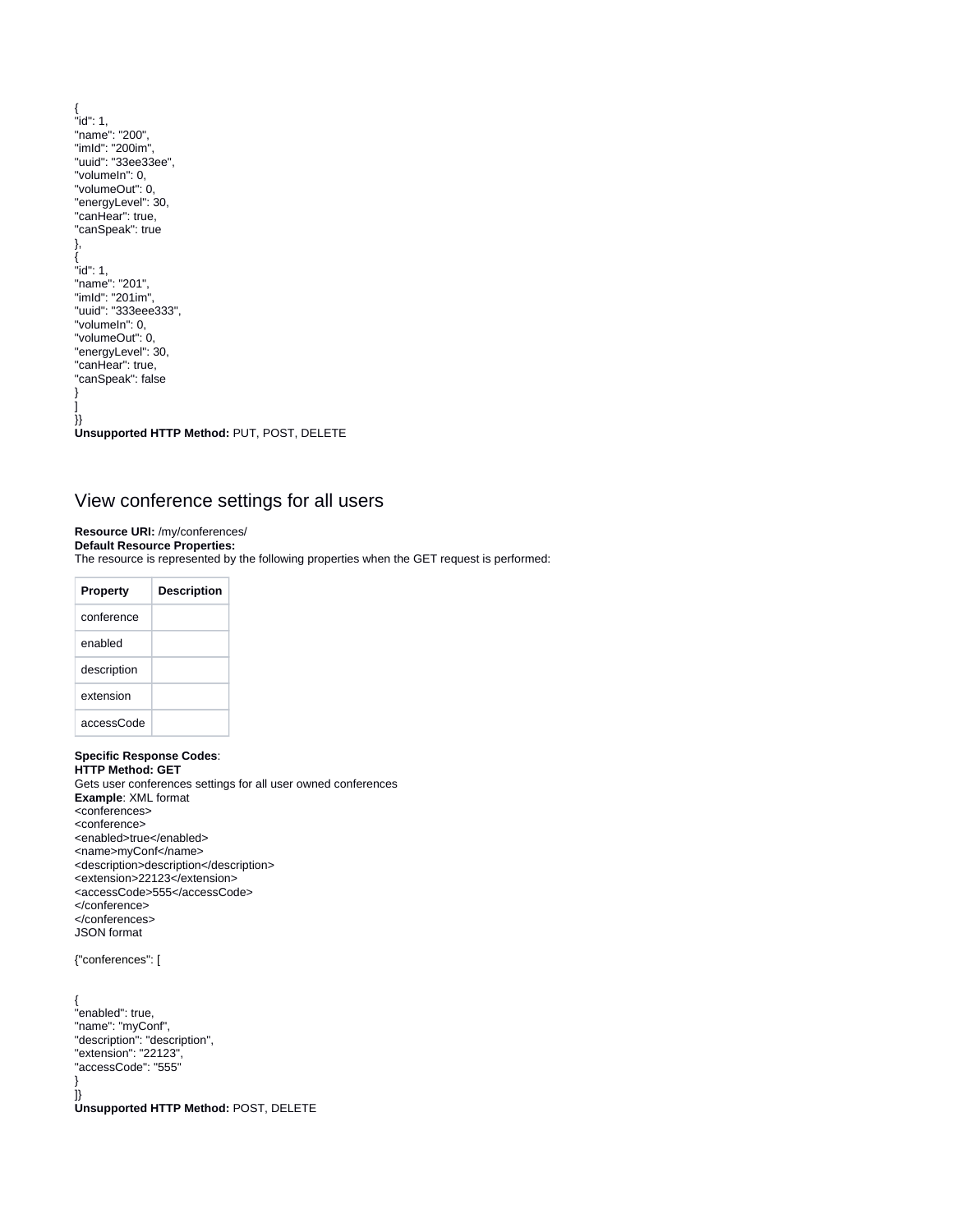# View user conference details

### **Resource URI:** /my/conferences/{name}

**Default Resource Properties:**

The resource is represented by the following properties when the GET request is performed:

| <b>Property</b>     | <b>Description</b> |
|---------------------|--------------------|
| enabled             |                    |
| name                |                    |
| autoeRecorded       |                    |
| quickStart          |                    |
| video               |                    |
| sendActiveVideoOnly |                    |
| maxMembers          |                    |
| moh                 |                    |
| moderatedRoom       |                    |
| publicRoom          |                    |

**Status Values**: N/A **Specific Response Codes**: N/A **HTTP Method: GET** gets user conference details given conference name 'name' **Example**: XML format for GET/PUT <setting> <enabled>true</enabled> <name>MirceaConf</name> <autorecorded>true</autorecorded> <quickstart>true</quickstart> <video>false</video> <sendActiveVideoOnly>false</sendActiveVideoOnly> <maxMembers>0</maxMembers> <moh>FILES\_SRC</moh> <moderatedRoom>false</moderatedRoom> <publicRoom>true</publicRoom> </setting> Example: JSON format for GET/PUT {"setting": { "enabled": true, "name": "MirceaConf", "autorecorded": true, "quickstart": true, "video": false, "sendActiveVideoOnly": false, "maxMembers": 0, "moh": "FILES\_SRC", "moderatedRoom": false, "publicRoom": true }} **HTTP Method: PUT**

Saves user conference details given conference name 'name' **Unsupported HTTP Method:** POST, DELETE

# <span id="page-17-0"></span>FreeSwitch conference commands

**Resource URI:** my/conference/{confName} This is a web service that allows you to execute FreeSwitch commands for conferences. For details, see section 3.1.4 FreeSwitch Conference Commands

# <span id="page-17-1"></span>System

<span id="page-17-2"></span>Change user portal password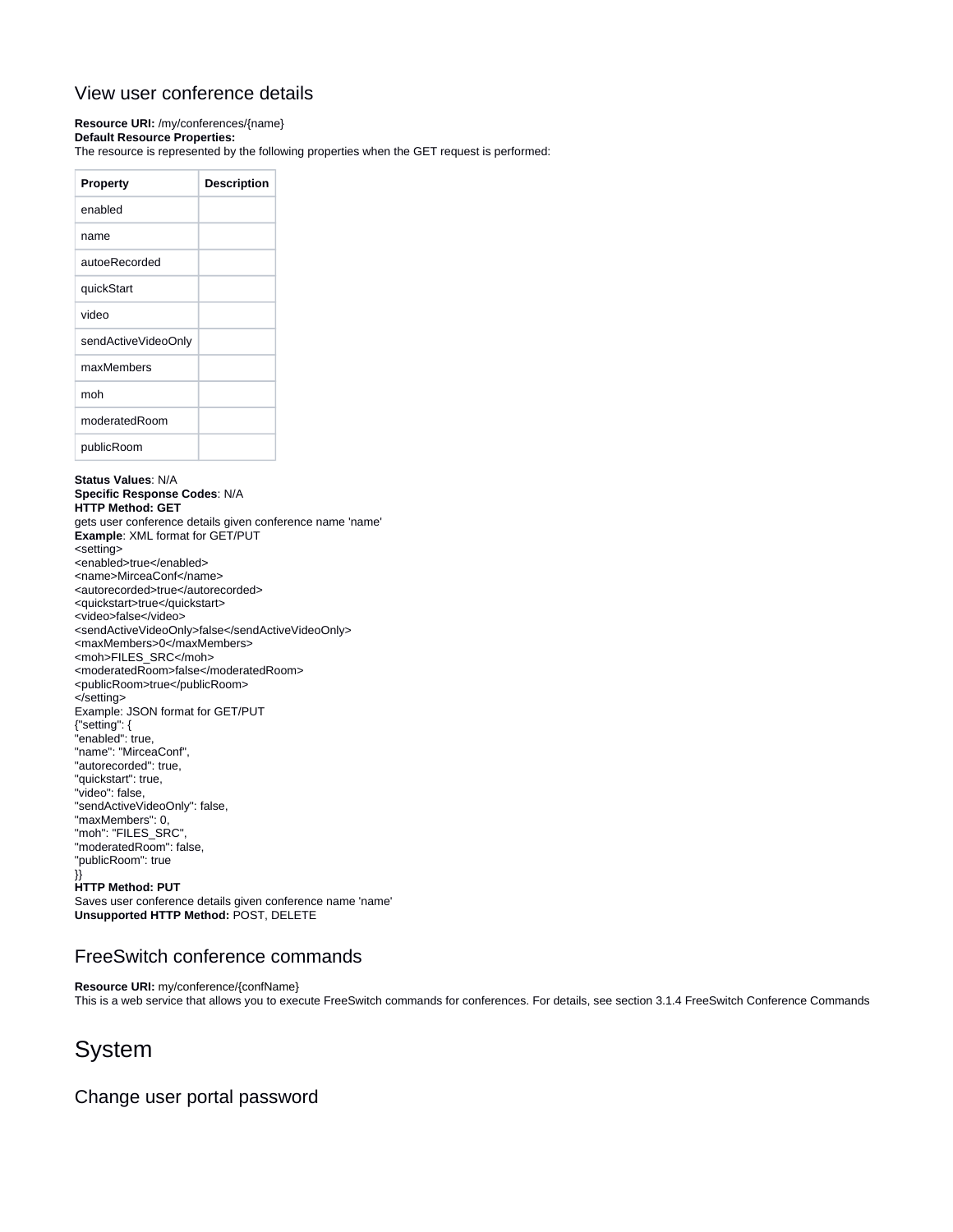**Resource URI:** /my/portal/password/{password} **Default Resource Properties: N/A Specific Response Codes**: Error 400 - PUT when {password} not valid (less than 8 characters or null) **HTTP Method: PUT** Change user-portal password with 'password'. **Example**: N/A **Unsupported HTTP Method:** GET, POST, DELETE

# <span id="page-18-0"></span>View fax extensions and DID number

### **Resource URI:** /my/faxprefs

#### **Default Resource Properties:**

The resource is represented by the following properties when the GET request is performed:

| <b>Property</b> | <b>Description</b> |
|-----------------|--------------------|
| extension       | Extension number.  |
| hih             | DID number         |

### **Specific Response Codes**: N/A

**HTTP Method: GET** Gets user fax extension and Direct Inward Dialing (DID) number. Example: JSON {"extension":"454","did":"66"} **HTTP Method: PUT** Saves user conference details given conference name 'name' **Unsupported HTTP Method:** PUT, POST, DELETE

## <span id="page-18-1"></span>View configuration servers' time

**Resource URI:** /my/time **Default Resource Properties:** N/A **Specific Response Codes**: **HTTP Method: GET** Retrieves config server time **Example**: text/plain format May 16, 2014 11:19 AM **Unsupported HTTP Method:** PUT, POST, DELETE

# <span id="page-18-2"></span>View log in details

## **Resource URI:** /my/logindetails

**Default Resource Properties:** The resource is represented by the following properties when the GET request is performed:

| <b>Property</b>   | <b>Description</b>                                                    |
|-------------------|-----------------------------------------------------------------------|
| login-details     | Header for log in details.                                            |
| userName          | User name.                                                            |
| imID              | IM name.                                                              |
| <b>IdapImAuth</b> | Determines if LDAP authentication is enabled. Displays True or False. |
| sipPassword       | SIP password.                                                         |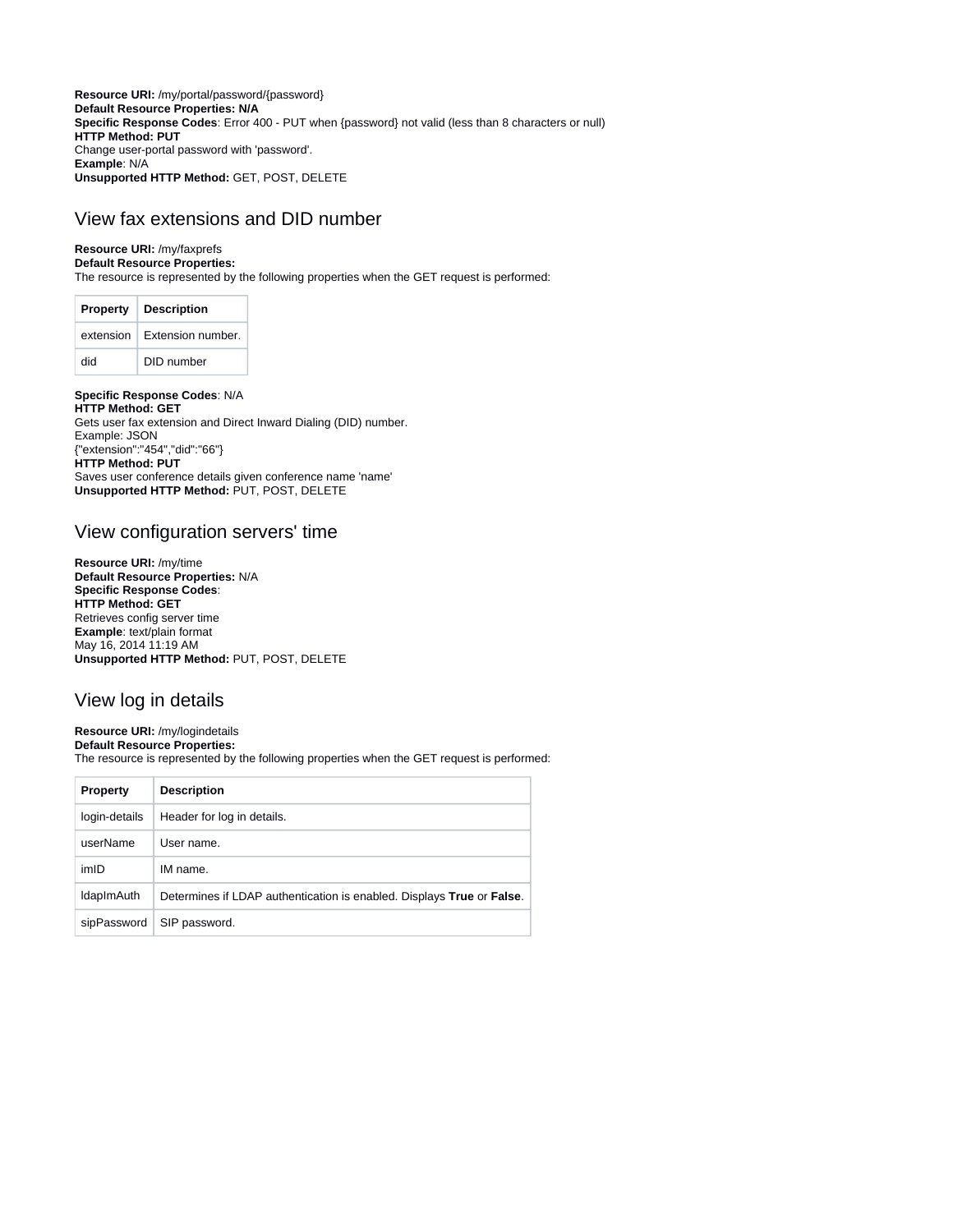**Specific Response Codes**: N/A **HTTP Method: GET** Retrieves login detail **Example**: XML format <login-details> <userName>200</userName> <imId>mirceac</imId> <ldapImAuth>false</ldapImAuth> <sipPassword>GQjEXWCbU2hQ</sipPassword> </login-details> JSON format {"login-details": { "userName": "200", "imId": "mirceac", "ldapImAuth": false, "sipPassword": "GQjEXWCbU2hQ" }} **Unsupported HTTP Method:** PUT, POST, DELETE

## <span id="page-19-0"></span>View user details, password and the servers' host name

#### **Resource URI:** /my/faxprefs **Default Resource Properties:**

The resource is represented by the following properties when the GET request is performed:

| <b>Property</b>   | <b>Description</b>                    |
|-------------------|---------------------------------------|
| logInDetails      |                                       |
| userName          |                                       |
| imID              |                                       |
| <b>IdapImAuth</b> |                                       |
| sipPassword       |                                       |
| pin               |                                       |
| im-location       |                                       |
| fqdn              | im server fully qualified domain name |

**Return Values**: list with details **Status Values**: N/A **Specific Response Codes**: **HTTP Method: GET** Retrieves login details as above and in addition user entered password and host names where instant messaging server is running (Uniteme only). **Example**: XML format <login-details> <userName>200</userName> <imId>mirceac</imId> <ldapImAuth>false</ldapImAuth> <sipPassword>GQjEXWCbU2hQ</sipPassword> <pin>11111111</pin> <im-locations> <im-location> <fqdn[>mircea.work-ezuce.ro](http://mircea.work-ezuce.ro)</fqdn> </im-location> </im-locations> </login-details> JSON format {"login-details": { "userName": "200", "imId": "mirceac", "ldapImAuth": false, "sipPassword": "GQjEXWCbU2hQ", "pin": "11111111",

"im-locations": [